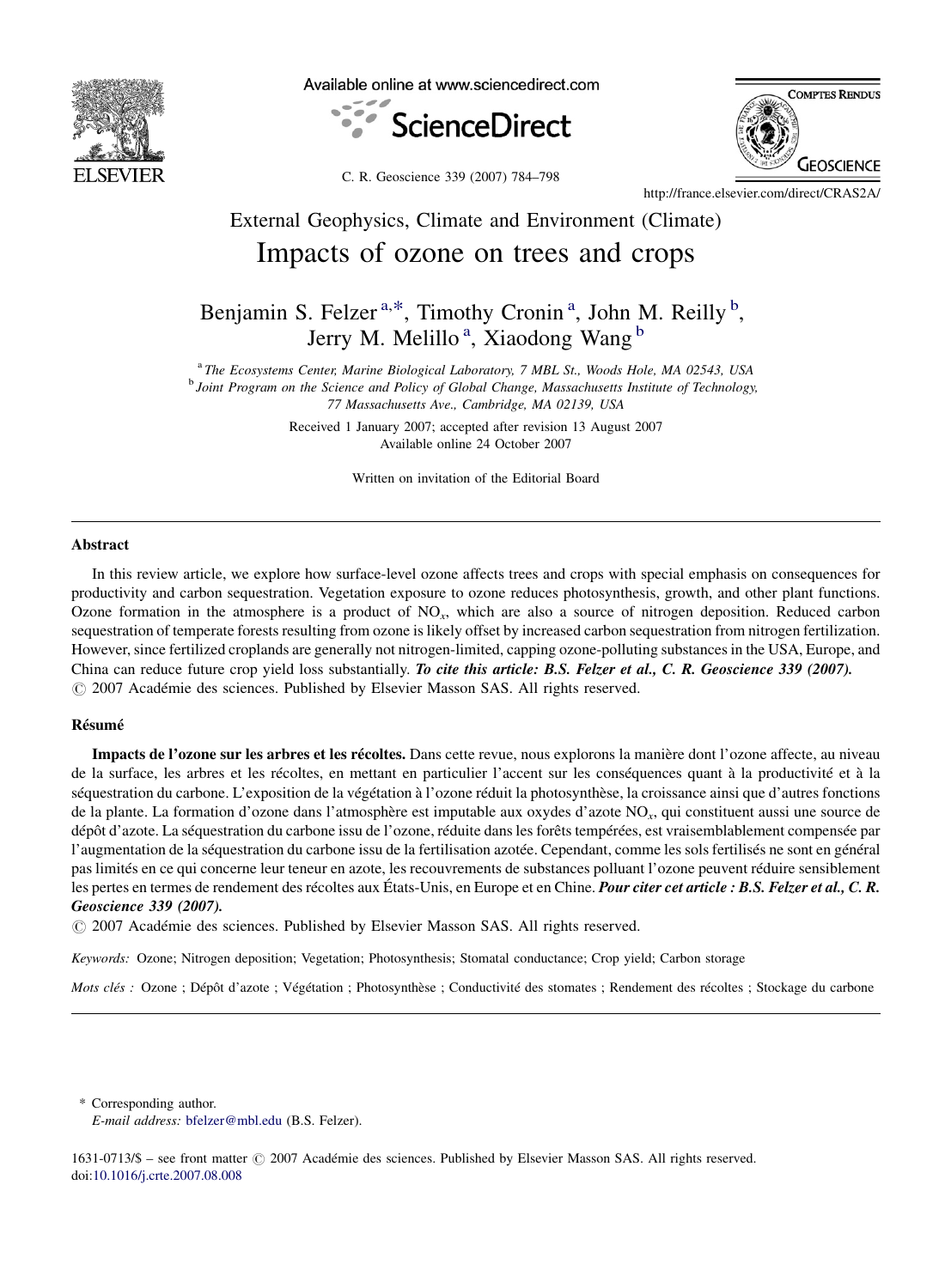Changes in land use and in the chemical composition of both the atmosphere (increased  $CO<sub>2</sub>$  and  $O<sub>3</sub>$ concentrations) and precipitation (increased nitrogen concentrations) during the last century have directly affected biogeochemical cycling of vegetation and soils. Increased atmospheric  $CO<sub>2</sub>$  levels and changing land-use patterns, such as conversion of land to agriculture, have also indirectly affected the biota through changes in climate. Besides positive  $CO<sub>2</sub>$  and nitrogen fertilization effects and direct consequences of land-use change, air pollutants have had a significantly negative effect on vegetation productivity and crop yield since the latter half of the 20th century. Over 90% of vegetation damage may be the result of tropospheric ozone alone [\[1\]](#page-11-0). In this article, we provide reviews of (a) ozone formation and related air-quality issues, (b) ozone affects on plants, (c) modeling studies that explore the effects of ozone on vegetation, (d) regional-scale consequences of ozone and nitrogen deposition on vegetation and crop responses using biogeochemical and atmospheric chemistry models, and (f) future consequences of ozone on crop yield, carbon storage and the economy.

# 2. Ozone formation and air-quality issues

Tropospheric ozone production is the result of photochemical reactions of carbon monoxide (CO), methane  $(CH<sub>4</sub>)$ , and other hydrocarbons in the presence of  $NO_x (NO + NO_2)$ . Net reactions include [\[91\]:](#page-13-0)

$$
NO2 + O2 \rightleftharpoons NO + O3
$$
 (1)

$$
CO + 2O2 \rightleftharpoons CO2 + O3
$$
 (2)

$$
CH4 + 4O2 \rightarrow HCHO + H20 + 2O3
$$
 (3)

(both (2) and (3) depend upon reactions with OH and with  $NO<sub>x</sub>$  as they occur in (1)). Ozone destruction is also the result of photochemical reactions, involving NO,  $HO<sub>2</sub>$ , or OH. NO<sub>x</sub> is primarily a product of fossil fuel combustion (63%), but is secondarily a result of biomass burning (14%), lightning (10%), soils (11%), and other small sources [\[35\].](#page-12-0) Hydrocarbons are also the result of fossil fuel emissions, as well as direct evaporation of fuel, solvent use, chemical manufacturing, and natural vegetation [\[58\].](#page-12-0) Natural vegetation is a source of volatile organic compounds (VOCs), which decompose into peroxy radicals  $(RO<sub>2</sub>, where R is an organic)$ radical), which react with NO to produce  $NO<sub>2</sub>$  [\[42\].](#page-12-0) In urban regions with high concentrations of  $NO<sub>x</sub>$ , ozone production is generally VOC-limited, whereas

in suburban or rural regions with low  $NO<sub>x</sub>$  levels, ozone production is  $NO<sub>x</sub>$ -limited. Ozone is also transported into a region by local winds and downward from the stratosphere [\[71\]](#page-13-0). The different spatial distributions of  $NO<sub>x</sub>$  and VOC production, as well as NO destruction of ozone, often result in the largest ozone concentrations downwind of urban centers, rather than in urban areas themselves [\[25,58\].](#page-11-0)

Ozone production occurs during times of high temperature and solar radiation, such as during stagnant high pressure systems in summer [\[58\]](#page-12-0). Whereas natural ozone production is expected to reach a maximum in early spring [\[94\]](#page-14-0), current maxima often occur during summer due to increased  $NO<sub>x</sub>$  and VOC emissions [\[58\].](#page-12-0) Industrial continental regions tend to have maximum ozone values in the late afternoon and minimum values in the early morning hours. In contrast, marine and high latitude sites have maximum ozone values before sunrise and lowest values in the afternoon due to low  $NO<sub>x</sub>$  concentrations and therefore low ozone production and strong ozone destruction [\[71\].](#page-13-0) Background ozone levels in unpolluted air can be anywhere from 20– 50 ppb [\[92\],](#page-13-0) though Lefohn et al. [\[47\]](#page-12-0) argued for occasional background levels over 60 ppb resulting from stratospheric input. Polluted regions can have ozone levels peaking as high as 400 ppb [\[92\]](#page-13-0).

Nitrogen deposition  $(NO_y + NH_x)$  resulting from nitrogen oxides emitted during fuel combustion and ammonia volatized from agricultural processes have increased the inputs of nitrate  $(NO_3)$  and ammonium (NH<sub>4</sub>) to forest ecosystems [\[62,68\].](#page-13-0) NO<sub>y</sub> is NO<sub>x</sub> plus the compounds produced from the oxidation of  $NO<sub>x</sub>$ , such as nitric acid  $(HNO<sub>3</sub>)$  and peroxyacetyl nitrate (PAN). The  $NO<sub>x</sub>$  responsible for over half the total N-deposition [\[63\]](#page-13-0) is also responsible for the formation of ozone. There is only a small coupling between ozone and  $NH<sub>x</sub>$ , due to the gas-phase oxidation of  $NH<sub>3</sub>$  by OH, which represents only about 5% of the total loss of  $NH<sub>x</sub>$ (D. Lucas, personal communication). While a primary effect of  $NO<sub>x</sub>$  is to increase soil fertility, it also has negative effects on vegetation due to acid rain and loss of stomatal control by direct absorption into leaves [\[55,100\]](#page-12-0). In an experiment on crops, Runeckles and Palmer [\[86\]](#page-13-0) found that daily treatments of  $O_3$  following  $NO<sub>2</sub>$  resulted in larger growth inhibitions than ozone alone for radish and wheat, yet the reverse effect for bush bean. In all cases,  $NO<sub>2</sub>$  alone increased growth.

#### 3. Effects of ozone on vegetation

The effects of ozone on vegetation have been studied in both the laboratory and in field experiments, using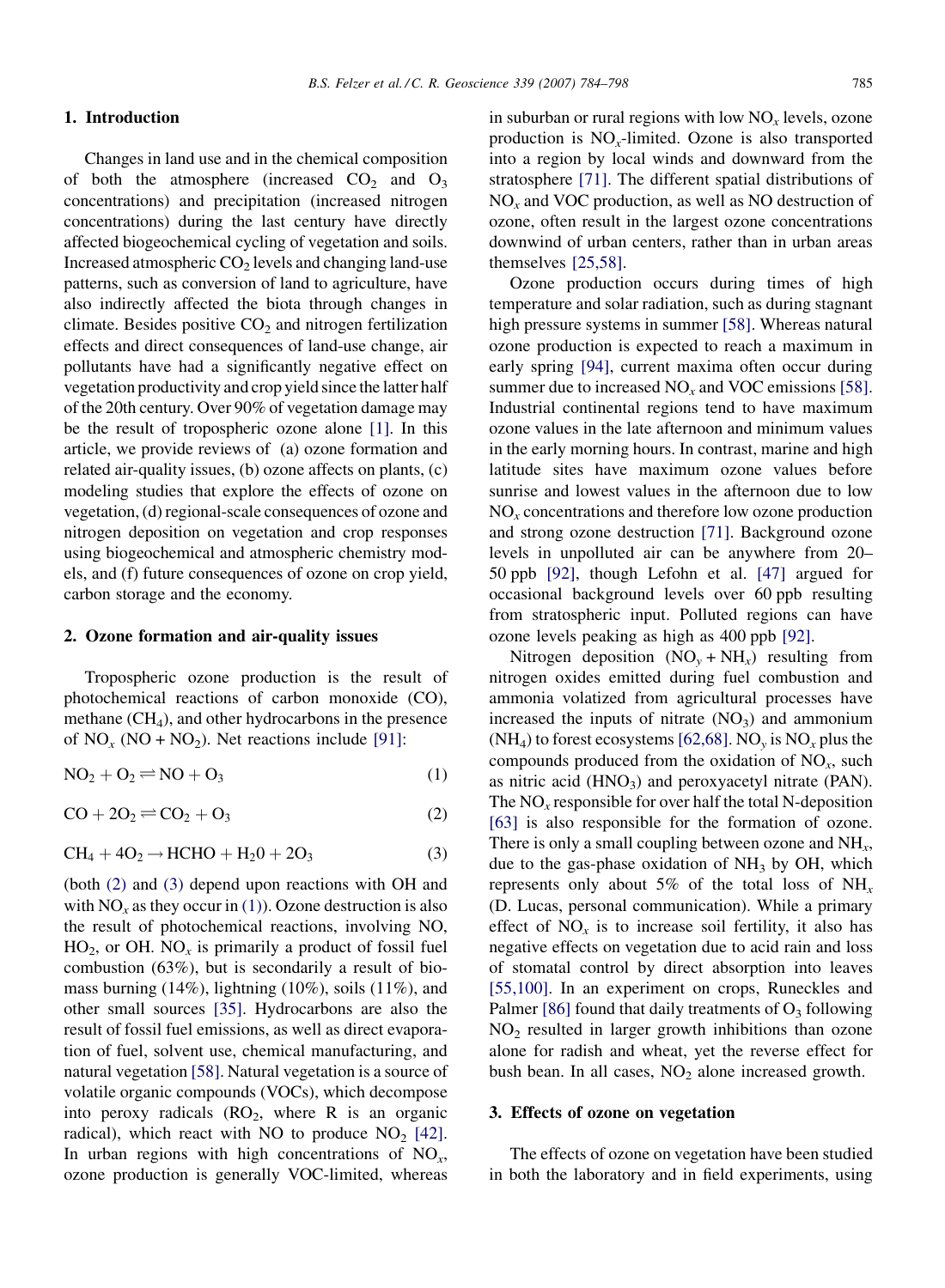controlled greenhouses or growth chambers, open-top chambers (OTCs), or field plots [\[42\]](#page-12-0). We focus on trees and crops because most studies have involved these growth forms [\[52\]](#page-12-0). The majority of experiments have applied ozone to seedlings in growth chambers (e.g., [\[51,80,108\]\)](#page-12-0). The most recent results come from Free Air  $CO<sub>2</sub>$  Enrichment (FACE) experiments that show the interaction of elevated ozone and  $CO<sub>2</sub>$  [\[46,49,50\]](#page-12-0). We review visible injury to plants exposed to ozone, the physiological effects of ozone on vegetation, growth responses of plants, mechanisms of ozone response, and the interaction of ozone and  $CO<sub>2</sub>$ . To the extent ozone reduces growth, it affects the amount of carbon in vegetation and soils, and the harvestable portions of crops. The review is summarized in Table 1.

# 4. Visible injury and physiological effects

Visible injury resulting from chronic exposure to low ozone concentrations includes changes in pigmentation or bronzing, chlorosis, and premature senescence after chronic exposure to low ozone concentrations. Flecking and stippling may occur after acute exposure to high ozone levels [\[42\]](#page-12-0). For some tree species, such as yellow poplar [\[96\],](#page-14-0) loblolly pine [\[59,60\],](#page-12-0) and white pine [\[4\],](#page-11-0) there is a correlation between visible injury and reductions in growth, while in many studies for a wide range of species, including some of the above, there does not appear to be a correlation [\[11,80,83\].](#page-11-0)

Physiological effects of ozone exposure include reduced photosynthesis, increased turnover of antioxidant systems [\[74\]](#page-13-0), damage to reproductive processes [\[10\],](#page-11-0) increased dark respiration [\[26,101\],](#page-11-0) lowered carbon transport to roots [\[16\]](#page-11-0), reduced decomposition

of early successional communities [\[41\]](#page-12-0), and reduced forage quality of C4 grasses [\[66,78\]](#page-13-0). Response to ozone appears to vary considerably among species. Results for red spruce showed no change in photosynthesis with elevated ozone [\[11\].](#page-11-0) Reich and Amundson [\[83\]](#page-13-0) found a 50% reduction in photosynthesis for crops such as clover and wheat, but only a 10% reduction for white pine. Results vary even within the same species: Some studies of loblolly pine have shown reductions in photosynthesis while other studies have shown no effect. Using a linear model to summarize about 20 OTC experiments each for conifers, hardwoods, and crops, Reich [\[82\]](#page-13-0) postulated that an ozone dose of 20 ppm-results in a photosynthesis reduction of 7% for conifers, 36% for hardwoods, and 73% for crops.

# 5. Growth responses

Reduced photosynthesis results in decreased growth rates, which are often measured as either volume or biomass. Reich [\[82\]](#page-13-0) determined that the reduction in photosynthesis described above resulted in a growth reduction of 3% for conifers, 13% for hardwoods, and 30% for crops. In contrast to the Reich and Amundson [\[83\]](#page-13-0) linear model, Percy et al. [\[76\]](#page-13-0) recently have used the aspen FACE data from Rhinelander, WI to show that the growth response of aspen trees to ozone more closely resembles a non-linear cubic regression. Pye [\[80\]](#page-13-0) documented a wide range of negative biomass responses of different species to elevated ozone, with the largest being a 69% decrease. The Southern Oxidant Study concluded that ozone had led to a 1–25% growth reduction in eastern U.S. forests [\[31\]](#page-11-0), while Chappelka and Samuelson [\[11\]](#page-11-0) reported growth reductions of

Table 1

Tableau 1

Récapitulatif des effets de l'ozone au niveau de l'écosystème. Les flèches indiquent que l'exposition à l'ozone augmente (flèche vers le haut) ou diminue (flèche vers le bas) la variable. Les flèches pleines indiquent la concordance des résultats dans une large gamme d'études ; les flèches claires indiquent des résultats moins certains

| Variable             | $O3$ Effect | Examples of primary source | Frequently cited Synthesis Article |
|----------------------|-------------|----------------------------|------------------------------------|
| Visible injury       |             | $[12]$                     | [95]                               |
| Photosynthesis       |             | $[83]$                     | $[82]$                             |
| Stomatal conductance |             | [101]                      | $[82]$                             |
| Dark respiration     |             | [101]                      |                                    |
| Tree biomass         |             | $[36]$                     | [80]                               |
| Crop yield           |             | [65]                       | $[30]$                             |
| Root growth          |             | [59,60]                    |                                    |
| Decomposition        |             | $[34]$                     |                                    |
| Nitrogen uptake      |             | $[98]$                     |                                    |

Summary of ecosystem-level ozone effects. Arrows indicate that ozone exposure increases (up) or decreases (down) the variable. Dark arrows indicate agreement among a wide range of studies, while clear arrows indicate less certain results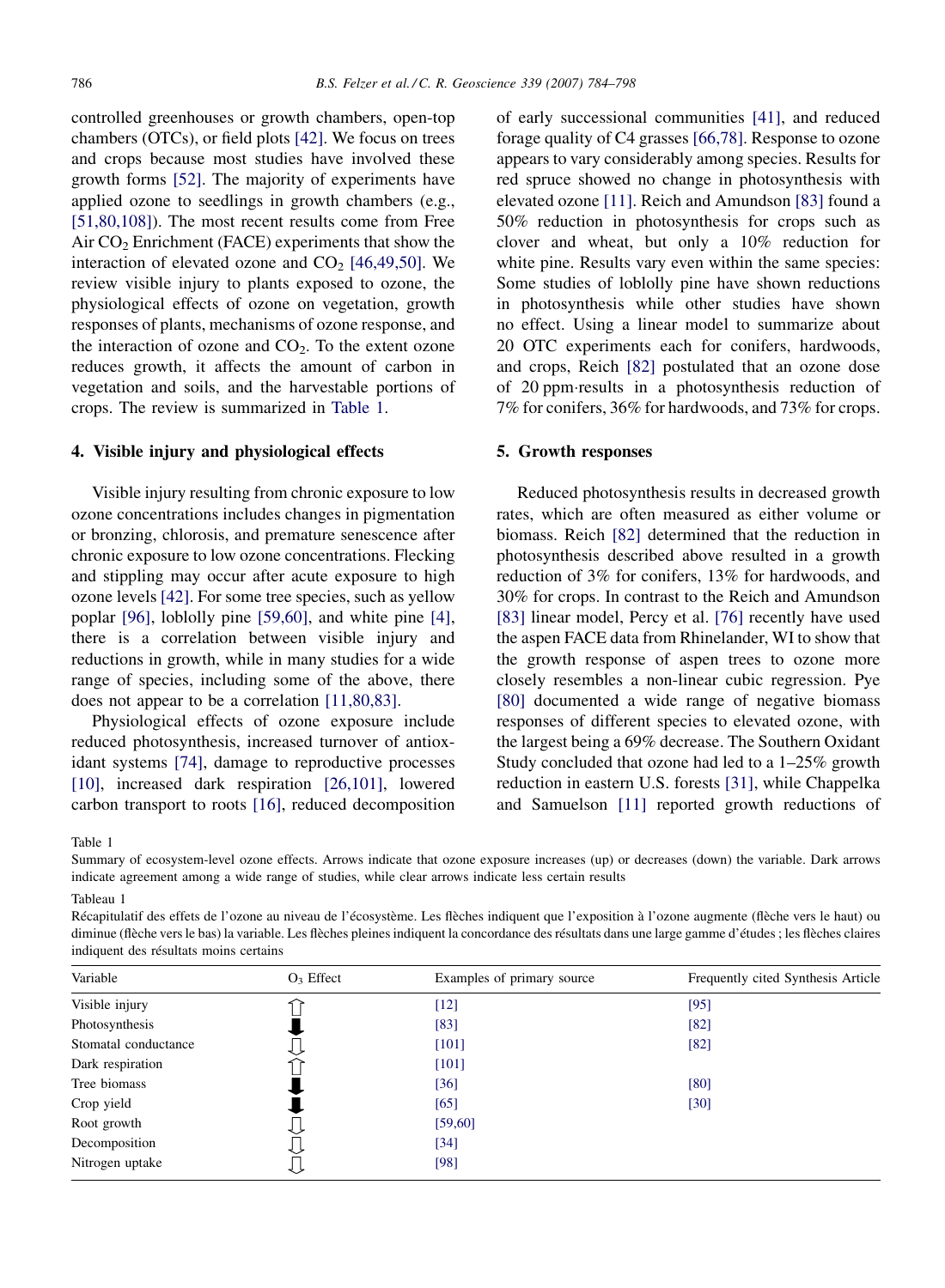0–10% per year. The Southern Appalachian Mountains Initiative concluded that black cherry and yellow poplar were the most sensitive to ozone, while red maple, loblolly pine, and northern red oak were intermediate, and red spruce the most tolerant [\[31\]](#page-11-0). Synthesizing the growth reductions of loblolly pine in the Southeast USA, the Southern Commercial Forest Research Cooperative concluded that ozone was responsible for a 2–5% annual growth reduction [\[100\].](#page-14-0) The Mid-Atlantic Integrated Assessment [\[31\]](#page-11-0) concluded that the biomass of black cherry decreased by 27%, yellow poplar by 16%, and loblolly pine by 1%.

Many studies have detailed the reduction of crop yield and photosynthesis by exposure to ozone [\[22\].](#page-11-0) The National Crop Loss Assessment Network (NCLAN) program set out to study the effects of ozone on crop yield using open-top chambers throughout the USA [\[30,32,33\]](#page-11-0), while a European OTC program (EOTCP) provided a similar study in Europe [\[24\]](#page-11-0). While EOTCP focused on processes and critical levels of ozone effects on crops, NCLAN focused on providing dose-response functions for economic assessments [\[97\]](#page-14-0). NCLAN results indicate a reduced annual soybean yield of 10% and a reduced cotton yield of 12% for seasonal mean ozone levels greater than 50 ppb [\[29\],](#page-11-0) and a substantial economic benefit of \$0.7 billion for a 10% ozone reduction [\[1\].](#page-11-0) Corn and other monocots appeared to be less sensitive, while results with winter wheat were highly variable [\[29\].](#page-11-0) For a range of studies on spring wheat, Fuhrer et al. [\[24\]](#page-11-0) modeled a reduction of yield with increasing ozone over a 40 ppb threshold, resulting in a 10% reduction in yield for ozone levels commonly found in southern Europe. Westenbarger and Frisvold [\[106\]](#page-14-0) modeled a 0.3% to 0.9% increase in corn and soybean yield, respectively, in the eastern USA, with a 20 ppm summer ozone exposure standard. Spash [\[97\]](#page-14-0) synthesize a wide range of economic assessments of ozone damage to crops. In addition, he emphasizes the need to consider the demand response resulting from reductions in crop quality as well as the supply response resulting from reductions in crop yield. In the Reich [\[82\]](#page-13-0) study discussed above, the author concluded that crops were the most sensitive and conifers the least (with hardwoods intermediate) to ozone, since crops have the highest conductances and conifers the lowest. However, the lifetime effects on leaves or needles were similar or even reversed due to the longer lifespan of vegetation with lower conductivity [\[82\]](#page-13-0). Furthermore, Pye [\[80\]](#page-13-0) suggested that the high hardwood sensitivity in the Reich [\[82\]](#page-13-0) model may have been due to the overabundance of poplar in the sample set.

#### 6. Mechanisms of ozone response

Ozone uptake is a function of both ambient ozone levels and stomatal conductance [\[58\].](#page-12-0) Ozone affects vegetation by direct cellular damage (especially to palisade mesophyll cells) once it enters the leaf through the stomates. Gaseous  $O_3$  diffuses from the atmosphere, through the stomata, and dissolves in water surrounding the cells before entering the cells themselves [\[58\]](#page-12-0). The cellular damage is probably the result of changes in membrane permeabilities and may or may not result in visible injury or reduced growth or yield [\[42\].](#page-12-0) Stomata generally open in response to light and warmth and close in response to aridity, water stress, and high  $CO<sub>2</sub>$ [\[58\].](#page-12-0) A secondary response to ozone is a reduction in stomatal conductance, as the stomata close in response to increased internal  $CO<sub>2</sub>$  that occurs because of the reduced photosynthetic activity caused by the ozone [\[82,83,87\].](#page-13-0) It has been suggested that the decrease in stomatal conductance caused by  $O_3$  is similar in magnitude to the  $10\%$  decrease caused by  $CO<sub>2</sub>$ increases since pre-industrial conditions [\[99\].](#page-14-0) Tjoelker et al. [\[101\]](#page-14-0) found a decoupling between photosynthesis and stomatal conductance as a result of long-term ozone exposure. Generally, the stomatal control of ozone uptake provides a coupling between environmental conditions and ozone uptake as well as a potential negative feedback to ozone uptake itself. Not all ozone enters the leaves through the stomata. A smaller amount of ozone can enter leaves by direct absorption along leaf exterior surfaces [\[77\]](#page-13-0).

Ozone uptake depends strongly on stomatal conductance, which varies with climatic and atmospheric conditions. While ozone may reduce stomatal conductance somewhat, it generally increases water stress by reducing root growth [\[59,60\].](#page-12-0) Many studies have noted less ozone damage under drought conditions because of the dependence on stomatal conductance [\[87,93,95\].](#page-13-0) Beyers et al. [\[8\]](#page-11-0) and Pell et al. [\[73\]](#page-13-0) used OTCs to determine the interacting effects of  $O_3$  and soil moisture on radish and ponderosa pine seedlings, respectively. For example, Beyers et al. [\[8\]](#page-11-0) found a biomass reduction of 19.5% for well-watered seedlings vs. 11% for drought-stressed seedlings when exposed to 1.5 times ambient ozone levels. Results of these experiments showed that ozone damage to biomass was less with reduced soil moisture due to stomatal controls. However, other studies [\[4,59,60\]](#page-11-0) showed that plants exhibited more ozone sensitivity under moisturestress conditions. Experiments with three-year-old beech trees in growth chambers have shown that while ozone may decrease stomatal conductance under moist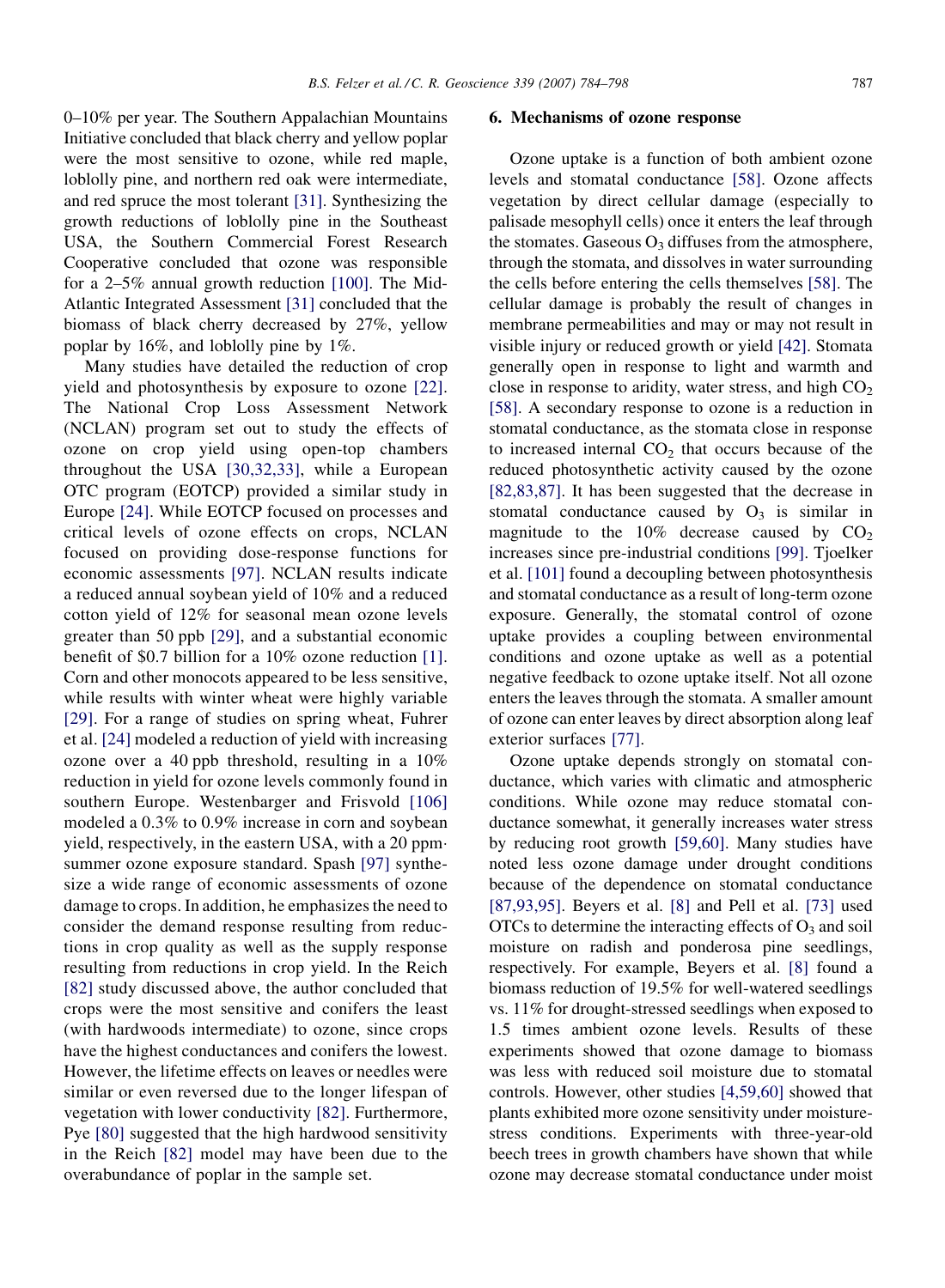conditions, it may actually increase stomatal conductance under drought stress [\[55\].](#page-12-0) Jensen and Roberts [\[37\]](#page-12-0) also showed higher ozone sensitivity under more humid atmospheric conditions due to higher stomatal conductance. Under future conditions of higher  $CO<sub>2</sub>$ fertilization, it is possible that ozone damage will be reduced due to lower stomatal conductance [\[22,26\].](#page-11-0)

Besides stomatal controls, plant defense mechanisms also regulate the effective ozone uptake, which is defined as the difference between the stomatal ozone uptake and the defensive response [\[57,67\].](#page-12-0) Detoxification by chemical reactions occurs from both existing antioxidants and those stimulated by ozone itself. Emissions of NO within leaves also help to destroy ozone. Because antioxidants are produced from photosynthates, lower levels of antioxidants at night may lead to greater sensitivity to ozone at that time [\[67\]](#page-13-0). Also, as ozone levels early in the day deplete antioxidant supplies, plants may be subject to more effective ozone uptake later in the day when ozone levels are normally highest [\[57,67\]](#page-12-0). In addition to defense by chemical reactions, repair of injured tissue and alteration of metabolic pathways occurs in response to ozone [\[67\].](#page-13-0) Teskey [\[100\]](#page-14-0) notes that while stomatal regulation may limit ozone uptake, by also limiting photosynthesis, it also reduces the availability of plant repair mechanisms.

The effects of ozone on seedlings are not generally representative of the effects on mature trees or forest ecosystems [\[11,99\].](#page-11-0) McLaughlin and Downing [\[59,60\],](#page-12-0) studying a mature stand of loblolly pines under natural climatic and ozone conditions, determined a 27–50% reduction in stem growth, largely attributed to ozone exposure. Bartholomay et al. [\[4\]](#page-11-0) showed strong negative correlations between ozone and radial growth for white pines in Acadia National Park. Tjoelker et al. [\[101\]](#page-14-0) found that shaded leaves were more sensitive than sun-lit leaves to ozone exposure in a mature stand of the shade-tolerant sugar maple. Most comparisons of seedlings vs. mature trees showed greater ozone sensitivity in seedlings, including red spruce [\[81\]](#page-13-0), sequoias[\[26\]](#page-11-0), and black cherry [\[23\].](#page-11-0) Greater ozone sensitivity in seedlings was attributed to larger stomatal conductances in all of these cases. Since leaf area increases more rapidly with age than does transpiration, leaf-specific transpiration rates, and thus stomatal conductances, generally decrease with age [\[61\].](#page-13-0) Furthermore, older trees maintain larger hydraulic resistances due to more complex branching and longer vertical distances to the leaves, and this leads to lower leaf water potential and lower stomatal conductances [\[11\].](#page-11-0) Studies of red oak, however, showed an enhanced sensitivity to ozone in 30-year-old mature trees vs. twoyear-old seedlings, due to higher stomatal conductances

in the older trees [\[19,28,88\].](#page-11-0) The larger stomatal conductance in mature red oak might be related to greater demand for carbohydrates [\[89\]](#page-13-0) or higher concentrations of nitrogen in leaves and fine roots in the mature trees than seedlings [\[90\]](#page-13-0). Both of these differences between mature trees and seedlings would imply greater photosynthetic rates in the older trees, leading to higher stomatal conductances. This study points to the difficulties of generalizing the age dependency of tree sensitivity to ozone.

There is also a potential adaptive response to ozone exposure [\[74,102\].](#page-13-0) Berrang et al. [\[5](#page-11-0)–7] showed that quaking aspen from more ozone polluted areas in the USA were less sensitive to ozone when exposed to high ozone levels in either greenhouses or different field environments. Karnosky and Steiner [\[38\]](#page-12-0) showed a similar response to green and white ash seedlings. These experiments implied that adaptation to high ozone levels occurred. A suggested mechanism was growth reduction leading to shading by faster-growing tolerant clones [\[6\].](#page-11-0) The more ozone-sensitive species also tended to have a higher genetic multiplicity and diversity [\[74\]](#page-13-0). Indeed, Barbo et al. [\[3\]](#page-11-0) showed that in an early successional plant community, exposure to ozone led to a less complex community structure by affecting competitive interactions among plants.

# 7. Ozone and  $CO<sub>2</sub>$

Increasing  $CO<sub>2</sub>$  levels in the future might counteract some of the negative effects of ozone on vegetation growth and productivity. Several Aspen FACE experiments were designed to study such interactive effects. In the Aspen FACE study in northern Wisconsin [\[39,40\]](#page-12-0) seedlings of aspen, birch, and maple were studied to determine the effects of  $CO<sub>2</sub>$  (ambient vs. 560 ppm) and  $O_3$  (ambient vs. 1.5  $\times$  ambient) together and indepen-dently on photosynthesis and growth. Karnosky et al. [\[39\]](#page-12-0) found that the elevated ozone levels completely offset the growth enhancements from the elevated  $CO<sub>2</sub>$  concentrations. An interactive effect between  $CO<sub>2</sub>$  and ozone might be expected as ozone uptake is reduced by the lower stomatal conductance at elevated CO<sub>2</sub>. Karnosky et al. [\[40\]](#page-12-0) showed that ozone reduced height and diameter growth of aspen in both ambient and elevated  $CO<sub>2</sub>$ environments, but birch growth was reduced only in elevated  $CO<sub>2</sub>$  (relative to elevated  $CO<sub>2</sub>$  alone). Similarly, ozone exposure reduced maximum photosynthetic rates in aspen by 20% and 28%, and in birch by 0% and 17%, under ambient and elevated  $CO<sub>2</sub>$ , respectively. Sugar maple experienced no ozone effects until the fourth year of growth in both  $CO<sub>2</sub>$  environments. These results do not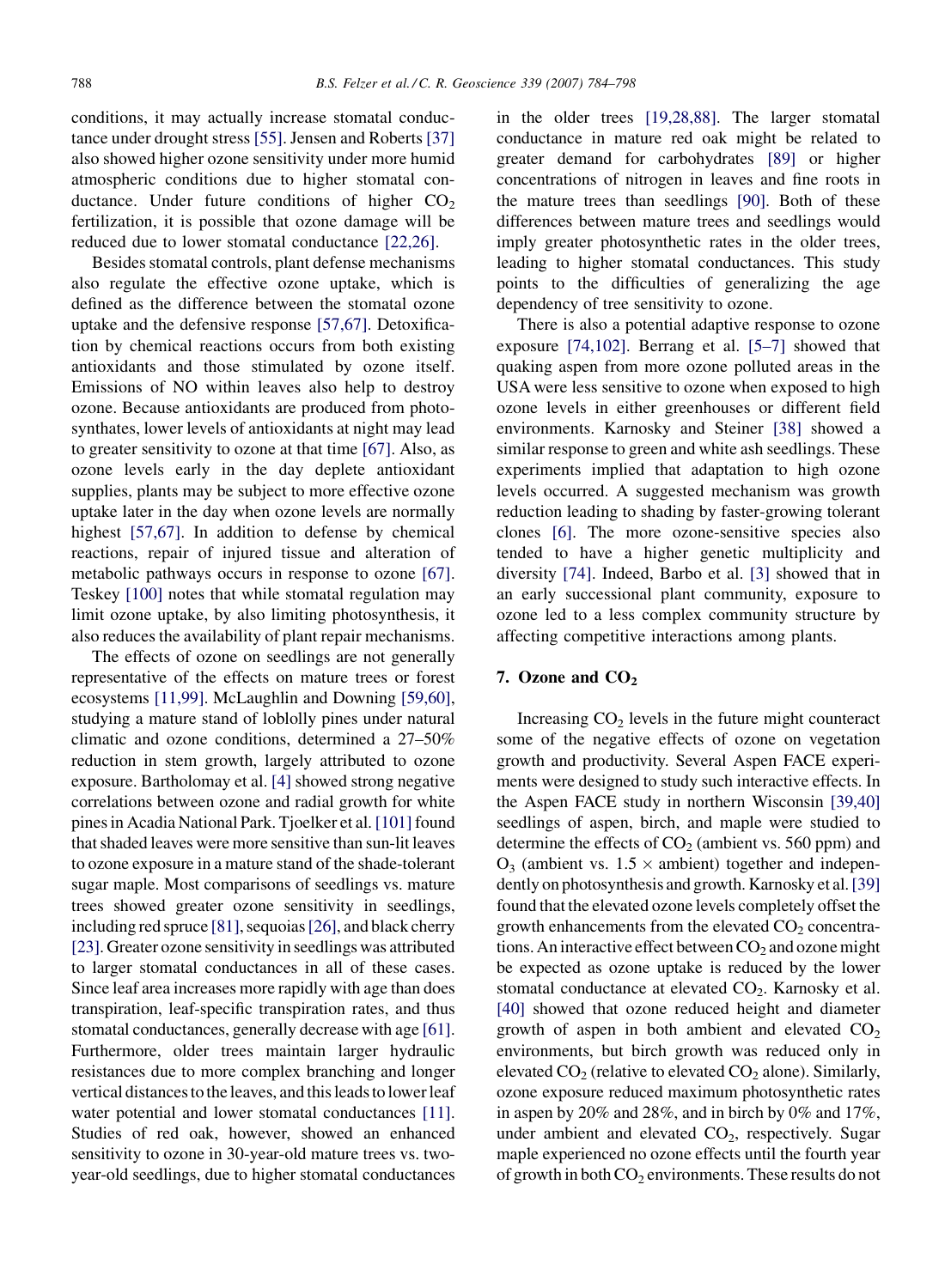support the hypothesis of reduction in ozone uptake due to stomatal closure at elevated  $CO<sub>2</sub>$ , and indicate a negative interactive effect between  $CO<sub>2</sub>$  and ozone. Using these data, Kubiske et al. [\[43\]](#page-12-0) showed that interannual variability of climate mediated most of the aspen growth response to both  $CO<sub>2</sub>$  and  $O<sub>3</sub>$ , with the environmental drivers of July radiation and October temperatures enhancing both effects.

The SoyFACE experiment at the University of Illinois at Urbana-Champaign has been established to look at the effects of  $CO<sub>2</sub>$  and ozone on soybean. Slower senescence from elevated  $CO<sub>2</sub>$  levels of 550 ppm was offset by accelerated senescence from elevated ozone levels at 23% above ambient levels [\[17\].](#page-11-0) Morgan et al. [\[65\]](#page-13-0) found substantial decreases in above-ground net primary production (NPP) of 11% during 2002 and 23% during 2003 as a result of the increased ozone levels during 2002–2003. However, Christ et al. [\[13\]](#page-11-0) found no significant ozone effects on crop yield in 2004, which they attributed to a lack of drought stress and lower ambient ozone levels during 2004. This study suggests the importance of climatic conditions to the overall ozone effect. Long et al. [\[49\]](#page-12-0) used SoyFACE results to conclude that ozone damage to crops may outweigh any gains resulting from  $CO<sub>2</sub>$  fertilization. They found yield increases of 15% for soybean under  $CO<sub>2</sub>$  elevation to  $\sim$  560 ppm, comparable to the reduction in yield due to elevated ozone. Since no factorial analysis including  $CO<sub>2</sub>$ and ozone together has yet been performed for a commercially important crop species under free-air conditions, much more experimental work remains to be done, and it must suffice for now to simply compare the magnitudes of the  $CO<sub>2</sub>$  and ozone effects. An important factor in such a comparison is that the magnitude of ozone damage varies greatly with crop species; according to work by Long et al. [\[49\]](#page-12-0), maize and rice are much less susceptible to ozone than wheat and soybean. In terms of  $CO<sub>2</sub>$  fertilization, species is less important than photosynthetic pathway; C4 crops likely have little to gain from elevated  $CO<sub>2</sub>$  in the absence of water stress [\[46\],](#page-12-0) and although estimates of C3 crop gains from  $CO<sub>2</sub>$ fertilization differ widely and are hotly disputed [\[50,103\]](#page-12-0), they are almost certainly non-negligible. The ozone and  $CO<sub>2</sub>$  fertilization effects are thus clearly the same order of magnitude, but their relative magnitudes and interactive effects are still highly uncertain and dependent on both species and environmental conditions.

#### 7.1. Modeling ozone effects on plants

Understanding the experimental results and extrapolating across large regions involves the use of

numerical models. Modeling the effects of ozone on vegetation can involve simple regression analysis, plant-physiological models, or ecosystem-scale models. At the ecosystem scale, empirical relationships determine the effect of ozone on photosynthesis over the course of the growing season. The plant physiological models are able to make use of the diurnal cycle to determine more directly how ozone impedes the photosynthetic apparatus. In either case, some assumptions about how ozone affects photosynthesis or stomatal conductance are required. These ozone effects are often in the form of dose-response relationships developed from experimental data, and generally involve accumulated measures of ozone uptake.

Dose-response functions have been developed to quantify the effects of ozone on photosynthesis. Dose is the amount of  $O_3$  available during the response period and is defined as the  $O_3$  concentration multiplied by the duration of exposure [\[42\].](#page-12-0) While doses measure the concentration over a period of time, because of antioxidant defenses, ozone is often observed to affect vegetation only after surpassing certain threshold levels [\[57\].](#page-12-0) Under low antioxidant conditions, plants may have a much lower ozone threshold [\[83,105\]](#page-13-0). Different ozone indices that account for threshold effects include the AOT40, SUM06, and W126 indices. The AOT40 index is the sum of the amounts by which hourly ozone concentrations exceed a threshold of 40 ppb over the growing season and during daylight hours. The SUM06 is the sum of the hourly ozone concentrations over 60 ppb over the growing season and during daylight hours. The AOT40 index has commonly been used to define critical levels of ozone in Europe [\[24\],](#page-11-0) whereas the SUM06 index has commonly been used in the USA, based upon crop-yield studies. Although the threshold for SUM06 is higher, once it is reached, it accumulates more rapidly than AOT40 [\[58\].](#page-12-0) The W126 index weights each hourly value by a sigmoidal weighting scheme, so that low ozone values are not completely ignored [\[106\].](#page-14-0) Other non-threshold indices have been developed to provide a metric for human health in North America, such as the 3-year average of the annual fourth highest daily maximum 8-hour ozone concentrations, which Percy et al. [\[75,76\]](#page-13-0) have shown is highly correlated, along with environmental variables like wind speed and growing degree days, to Aspen growth at the Aspen FACE site in Rhinelander, WI. Flux-based dose-responses account for stomatal conductance to determine the ozone uptake, and may include a threshold such as the flux-based AOT40 used here or in the Ollinger et al. [\[67\]](#page-13-0) study. Pleijel et al. [\[77\]](#page-13-0) compared a number of these indices for wheat and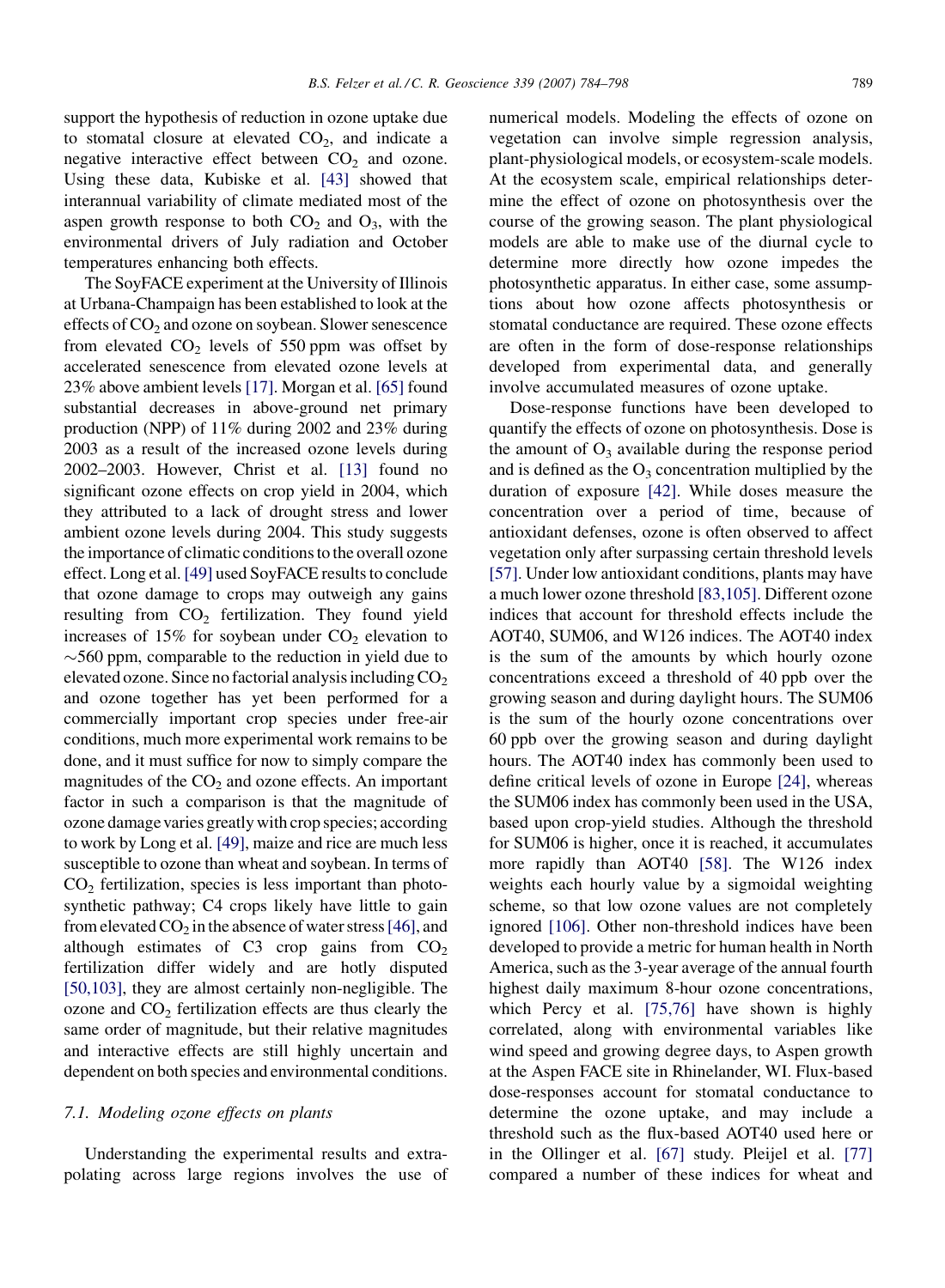potatoes and concluded that the threshold-based flux index best captured ozone damage to crop yield.

Tree physiology models enable us to better understand the processes by which ozone affects plant photosynthetic apparatus and carbon allocation among different parts of the plant. These models are based on single trees and normally operate at the hourly time step, and therefore directly compute the effects of the diurnal ozone cycle [\[15\].](#page-11-0) These models can also account for carbon allocation among roots, stems, and leaves, thereby allowing for differential ozone effects on each of these plant parts. Such differential effects may be another explanation for the age-variant sensitivity to ozone; more mature trees may be able to offset some carbon loss in leaves by drawing from a larger pool of labile carbon [\[15\].](#page-11-0) The TREGRO model reduces mesophyll conductance to simulate the effects of ozone. The model has been used [\[107\]](#page-14-0) to show that the effects of ozone on aspen are highly dependent upon external environmental conditions and can even be more sensitive with less ozone exposure under certain meteorological conditions. The effects of ozone on aspen were also studied using the tree physiological model ECOPHYS, which includes ozone effects on photosynthesis and stomatal conductance and explicitly accounts for the detoxifying effects of antioxidants by enabling ozone damage only when plant defenses are overwhelmed. Simulations with ECOPHYS [\[56\]](#page-12-0) found that there were substantial differential effects on leaves, roots, and stems, with stem dry matter and diameter, leaf biomass and area, and root growth being most sensitive to ozone exposure. Combining the TREGRO model with the stand-level ZELIG model for loblolly pine and yellow-poplar, Laurence et al. [\[45\]](#page-12-0) showed that moderate ozone effects on individual trees may result in large effects at the stand-level, as the more ozonesensitive species suffer competitive exclusion.

It is possible to make more accurate estimates of ozone uptake by using eddy covariance data along with Soil-Vegetation- Atmosphere-Transfer (SVAT) models to determine the flux of ozone entering the leaves. The SVAT models are resistance-flow models that represent the exchange of fluxes between the atmosphere and surface by a resistor-network analogue. While eddy covariance fluxes can provide the total flux into the canopy, the SVAT models are used to partition the fluxes between stomatal absorption, external surfaces, and the soil [\[27,67\].](#page-11-0) Using these methods at a sitka spruce site in Scotland, Coe et al. [\[14\]](#page-11-0) found that rates of ozone uptake by vegetation at midday were up to three times higher than could be explained by stomatal considerations alone, which suggests the importance of a further mechanism for ozone removal, such as photochemical destruction at the leaf cuticles.

Ecosystem-scale models enable us to extrapolate effects on individual trees to entire ecosystems and regions to determine, for example, how ozone affects vegetation productivity on the continental-scale. In one of the early ecosystem-scale studies, Ollinger et al. [\[69\]](#page-13-0) used the PnET-II forest ecosystem model to study the effects of ozone on hardwoods at 64 sites in the northeastern USA for the late 1980s through the early 1990s. They found a reduction in net primary productivity (NPP) of between 3–16%, with less of a reduction on drier sites due to lower stomatal conductance. Ollinger et al. [\[70\]](#page-13-0) later applied their ozone algorithms to a version of PnET (PnET-CN) that included N cycling to evaluate the interactive effects of  $CO<sub>2</sub>, O<sub>3</sub>$ , and N within a context of historic land use changes for the hardwoods at the same sites in the northeastern USA. They found that ozone reduced forest growth and C storage, and so partially compensated for the stimulatory effects of  $CO<sub>2</sub>$  fertilization and N deposition. Felzer et al. [\[20\]](#page-11-0) applied the Reich [\[82\]](#page-13-0) and Ollinger et al. [\[69\]](#page-13-0) models to conifers and crops to extrapolate across the conterminous USA. In these extrapolations, they found a 3–7% decrease in NPP from 1989–1993 and a reduction in carbon sequestration from 18–38 Tg C  $yr^{-1}$  since the 1950s, with largest damage in the midwestern croplands. In a global analysis, Felzer et al. [\[21\]](#page-11-0) determined that the most severe ozone damage to vegetation occurred in three hotspots, the southeastern and midwestern USA, eastern Europe, and eastern China. From that modeling study, Felzer et al. [\[21\]](#page-11-0) estimated that during 1989–1993 ozone decreased the NPP by 7.0% in the USA, 11.2% in Europe, and 7.2% in China. Chameides et al. [\[9\]](#page-11-0) used an atmospheric chemistry model along with a regional climate model to estimate that the yield of winter wheat in much of southeastern China may be suppressed by more that 10% due to high ozone levels. Wang and Mauzerall [\[104\]](#page-14-0) explored the effect of ozone on crop yields in 2020 for China, Japan, and South Korea and showed an 82% cost increase over 1990 for China. In another modeling study of crops in China, Aunan et al. [\[2\]](#page-11-0) concluded that management could take advantage of different crop sensitivities to ozone to reduce future crop loss.

Since nutrient availability plays a strong role in governing the productivity of many ecosystems, accurately modeling the effects of ozone on the carbon cycle requires some assumptions about the effects of ozone on nutrient cycling. Models that include Ncycling, for example, may simulate a shift towards less N-limiting conditions if carbon uptake is lowered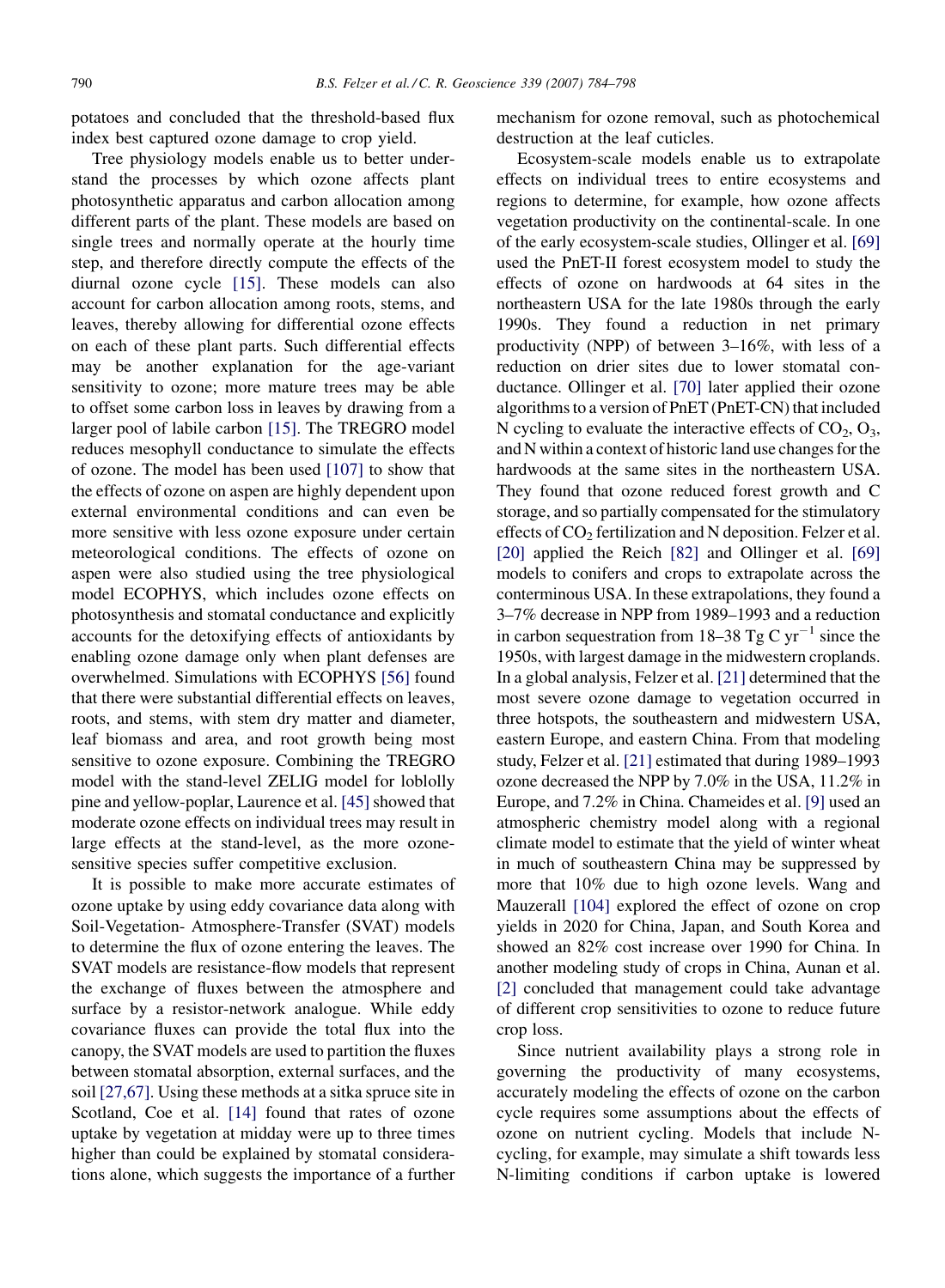<span id="page-7-0"></span>without also lowering N uptake. In a study involving trembling aspen and paper birch at aspen FACE, Lindroth et al. [\[48\]](#page-12-0) found that C:N was unaffected by ozone in aspen, but changes in birch, with the direction of change dependent on atmospheric  $CO<sub>2</sub>$  concentration. Holmes et al. [\[34\]](#page-12-0), also using data from the aspen FACE, showed that elevated ozone decreased gross N mineralization and microbial biomass N through both limits to quantity of plant litter and changes to litter quality. Swank and Vose [\[98\]](#page-14-0) inferred reduced N-uptake in pines exposed to high ozone levels, due to higher  $NO<sub>3</sub>$ concentrations in runoff. Reducing the C:N ratio may have the reverse effect by increasing decomposition and net N mineralization, allowing for more uptake by vegetation [\[20\]](#page-11-0).

## 7.2. Ozone and nitrogen deposition in forests

We have developed new analyses to determine the interactive effects of ozone and nitrogen deposition at the regional scale, since any realistic assessment of the regional ozone damage to natural ecosystems should also consider the accompanying fertilization effects of nitrogen deposition. Using atmospheric chemistry models, we previously developed a global AOT40 map (Fig. 1a) by combining the current-day Multiscale Atmospheric Transport and Chemistry (MATCH) model ozone distribution with zonal hourly data from the Massachusetts Institute of Technology (MIT) Integrated Global Systems Model (IGSM)[\[21\]](#page-11-0). Because the AOT40 is a threshold index, levels are zero in the early half of the



Fig. 1. (a) Global AOT40 concentrations of ozone (ppmhr) from MATCH and MIT IGSM models for 1980s and 1990s. (b) Global NO<sup>y</sup> deposition from MOZART2 model  $(mgN/m<sup>2</sup>)$  since pre-industrial times.

Fig. 1. (a) Concentrations globales AOT40 d'ozone (ppmhr), issues des modèles MATCH et MIT IGSM pour les années 1980 et 1990. (b) Dépôt global de NO<sub>y</sub> selon le modèle MOZART2 (mgN/m<sup>2</sup>) depuis l'époque préindustrielle.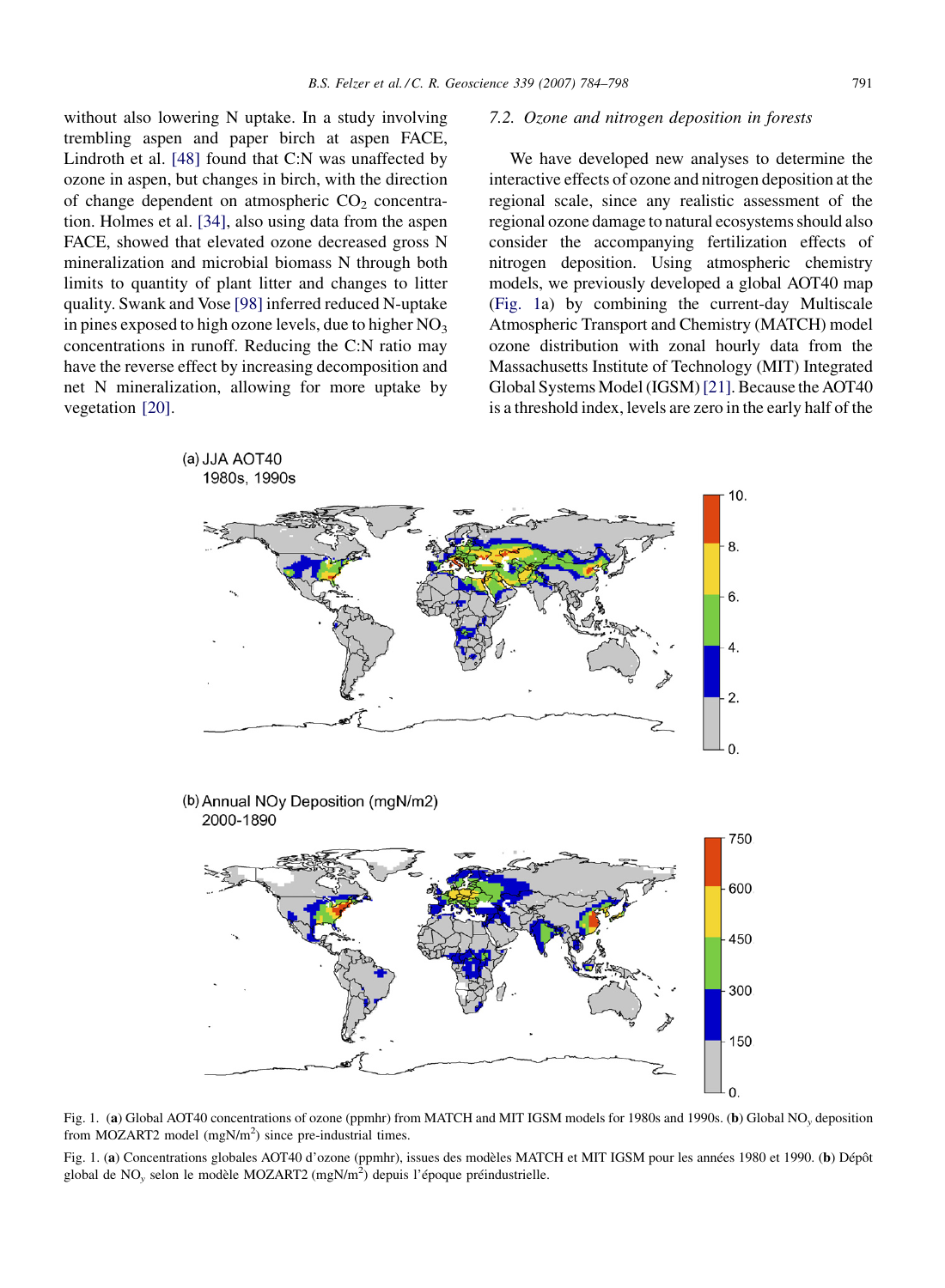20th century. Using the Model for Ozone and Related Chemical Tracers, version 2 (MOZART2) [\[44\]](#page-12-0), we have determined the  $NO<sub>v</sub>$  deposition due to anthropogenic factors by subtracting the pre-industrial  $1890$  NO<sub>v</sub> from the 2000 levels [\(Fig. 1b](#page-7-0)). Fossil fuel combustion is responsible for the N in  $NO<sub>v</sub>$ , which is the same N that is responsible for much of the formation of  $O_3$ . The mapped patterns show an overall similarity in the hotspots between the two pollutants, including the eastern USA, Europe, and eastern China. In the USA and in Europe, ozone levels are generally higher relative to  $NO<sub>v</sub>$  further south due to the photochemical predominance of ozone synthesis. Ozone has longer atmospheric residence times than  $NO<sub>x</sub>$ , on the order of days to weeks rather than hours to a day [\[91\],](#page-13-0) so atmospheric transport of ozone also accounts for some of the differences.

Assuming that most croplands are fertilized so that ozone damage will occur regardless of natural N-deposition levels, we asked whether or not the positive effects of  $NO<sub>v</sub>$  on carbon sequestration outweigh the negative effects of ozone in forested regions. Because boreal forests do not utilize  $NO<sub>3</sub>$  as efficiently as temperate forests [\[18\]](#page-11-0), we focused on temperate forests for this discussion. We used the Terrestrial Ecosystems Model (TEM version 4.3) to determine the ozone effects [\[21\]](#page-11-0) in temperate forested regions of the USA, Europe, China, and the globe. Ozone exposure reduces carbon storage between 10– 20 Tg C amongst the USA, Europe, and China, and by 73 Tg C globally in the 1980s and 1990s (Table 2).

We made stoichiometric assumptions to estimate the carbon sequestration rates due to  $NO<sub>v</sub>$  deposition [\[62\].](#page-13-0) For our high estimate, we assumed that 13% of nitrogen goes into the woody biomass [\[53\],](#page-12-0) with a C:N of 500 [\[68\],](#page-13-0) and the remaining 87% is distributed between soils and non-woody biomass with C:N of 30. These assumptions imply that one gram of nitrogen sequesters 91 grams of carbon at the ecosystem level. Nadelhoffer

Table 2

Carbon sequestration resulting from ozone and nitrogen deposition for temperate forests  $(Tg C yr^{-1})$ 

#### Tableau 2

Séquestration du carbone résultant de l'ozone et du dépôt d'azote dans les forêts tempérées (Tg C yr<sup>-1</sup>)

|                                     | Globe   | China   | <b>USA</b> | Europe  |
|-------------------------------------|---------|---------|------------|---------|
| Ozone                               | $-73.3$ | $-13.0$ | $-18.1$    | $-19.8$ |
| $NOv$ dep                           | 3.0     | 0.8     | 0.9        | 0.8     |
| Lo $NO_y$ , $C_{seq}$               | 119.2   | 31.7    | 37.0       | 30.7    |
| Hi NO <sub>v</sub> $C_{\text{sea}}$ | 271.2   | 72.1    | 84.1       | 69.9    |
| Total (lo)                          | 45.9    | 18.7    | 18.9       | 11.0    |
| Total (hi)                          | 197.9   | 59.1    | 66.0       | 50.1    |

et al. [\[68\]](#page-13-0) found that N deposition has only a limited effect on carbon sequestration, because they assumed that only 5% is taken up by woody biomass, with 70% of the nitrogen going into the soils, 15% going into nonwoody biomass, and 10% leached from the system. For our low estimate we used their assumptions, but applied a lower C:N of 300 for the woody biomass [\[64\].](#page-13-0) This calculation implies that one gram of nitrogen sequesters 40 grams of carbon at the ecosystem level. Under the high estimate,  $NO<sub>v</sub>$  deposition resulted in an excess gain of 70–85 Tg C  $yr^{-1}$  in the three regions, while the lower estimate is in the range of  $30-37$  Tg C yr<sup>-1</sup>.

The results of this analysis show that, in all cases, the benefits of  $NO<sub>y</sub>$  deposition on carbon sequestration outweigh the negative effects of ozone on carbon sequestration in temperate forests. Therefore a complete carbon budget in non-managed ecosystems must consider the compensating effects of both ozone and  $NO<sub>v</sub>$  to provide an unbiased view of the net carbon storage. While the results of N deposition are usually positive, large levels of N deposition to pines at experimental sites in Harvard Forest have shown biomass reductions or even tree mortality, and similar consequences are likely in Europe as a result of high N deposition [\[53,54\].](#page-12-0) In these cases, nitrogen doubly damages the ecosystem, by both toxically enriching the soil, and enhancing the production of ozone.

# 7.3. Modeling future effects of ozone on crop yields, carbon storage, and the economy

In managed ecosystems such as croplands, however, where the sensitivity of specific crops to ozone is sometimes severe, reducing ozone levels can significantly increase crop yield and carbon sequestration. As these agricultural lands are often heavily fertilized, reducing ozone levels will have no negative effect of reduced nitrogen deposition. Pell et al. [\[72\]](#page-13-0) showed ozone damage to radish dry weight was negligible under low nitrogen conditions, but significant under high nitrogen.

Future effects of ozone depend on projections of economic activity, emissions of ozone precursors and other substances, and translation of impacts onvegetation to effects on yields and carbon storage. The consequent economic effects can then be valued in terms of impact on agricultural markets and GHG mitigation costs. Such an analysis was carried out by Felzer et al. [\[21\]](#page-11-0) and Reilly et al. [\[85\]](#page-13-0) for different scenarios of greenhouse gas emission and pollution controls using the MIT IGSM [\[79,84\].](#page-13-0) These scenarios encompass a factorial with two pollution possibilities, policy or business-as-usual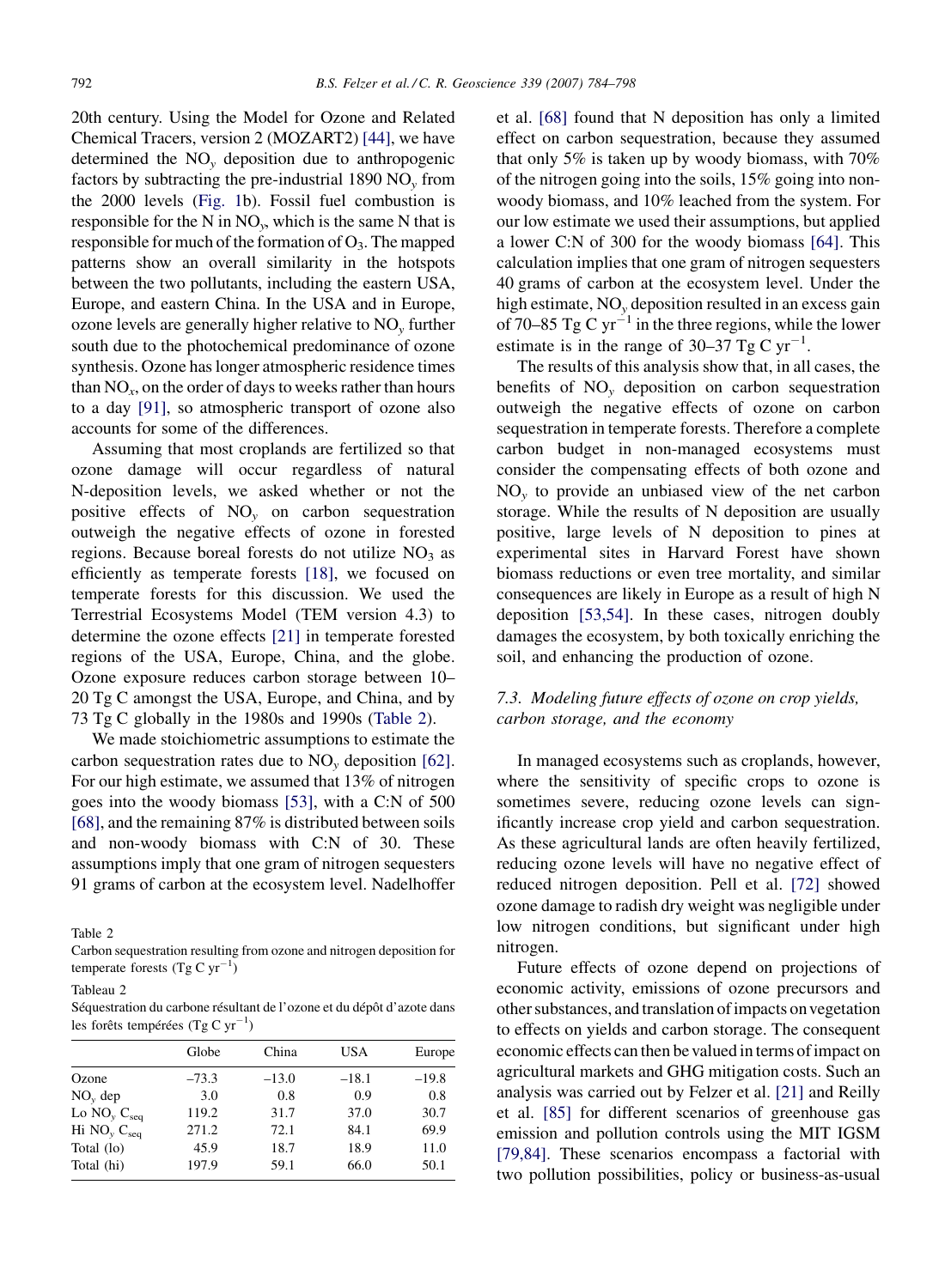

(BAU) and two greenhouse gas stabilization possibilities, policy or BAU. They include a pollution case that allows greenhouse gases (GHG) and pollutantgas emissions to continue increasing unabated (pol); a pollution-capped scenario that assumes no regulation of GHG emissions, but involves capping the pollutant gases everywhere at 2005 levels (polcap); a GHG stabilization scenario that assumes significant reduction in GHG emissions by 2100 equivalent to a 550 ppm stabilization (gstab); and a scenario that applies both pollution caps and GHG stabilization (gstabcap).

Reilly et al. [\[85\]](#page-13-0) examined the effects of ozone on global yields, finding the largest effects occurred in Europe, the USA, and China where ozone levels are projected to be highest.<sup>1</sup> Modeled results for these three regions [\(Table 3\)](#page-10-0) show decreases of crop yields from ozone exposure in 2100 of 74 to 82% for the pol scenario, 46 to 70% with either pollution or GHG limits, and 25 to 31% with both pollution and GHG limits (Fig. 2). Benefits of lower ozone occurred with GHG limits as well as with pollution limits, with the largest benefits occurring when both GHG and pollution caps were in place. Assuming a GHG stabilization policy is enacted, pollution caps in China result in 133% more yield than with no caps, as compared to 76% and 53% in the USA and in Europe, respectively. The global economic loss associated with ozone damage to crops, pasture, and forestry was 0.8% (\$8 trillion) of the net present value of total macroeconomic consumption between 2005 and 2100 discounted at 5%. Net present value (NPV) benefits

Fig. 2. Perte de rendement des récoltes due à l'ozone attendue, selon quatre scenarios pour (a) les États-Unis, (b) l'Europe, (c) la China, et (d) le globe, in Tg C/an. Le scénario 1 suppose un état habituel de la situation, le scénario 2 des recouvrements de pollution partout aux niveaux de 1995, le scénario 3 une stabilisation des gaz à effet de serre à 550 ppm en 2100, et le scénario 4 prend en compte à la fois les recouvrements de pollution et la stabilisation des gaz à effet de serre.

Fig. 2. Expected loss of crop yield due to ozone for four scenarios for (a) the USA, (b) Europe, (c) China, and (d) the globe, in Tg C/yr. Scenario 1 assumes business-as-usual (pol), scenario 2 assumes pollution caps everywhere at 1995 levels (polcap), scenario 3 assumes greenhouse gas stabilization at 550 ppm by 2100 (gstab), and scenario 4 assumes both pollution caps and greenhouse gas stabilization (gstabcap).

 $1$  Scenarios as included in Reilly et al. [\[85\]](#page-13-0) with additional information from the authors. Discounted at 3% the global economic loss associated with ozone damage to crops, pasture, and forestry was 1.1% (\$24 trillion) of the net present value of total macroeconomic consumption between 2005 and 2100. Net present value (NPV) benefits of avoided ozone damage associated with GHG limits were 0.4% (\$9.5 trillion) and benefits of capping pollution were 0.53% (\$12 trillion) with both a pollution cap and GHG limits [\[85\]](#page-13-0).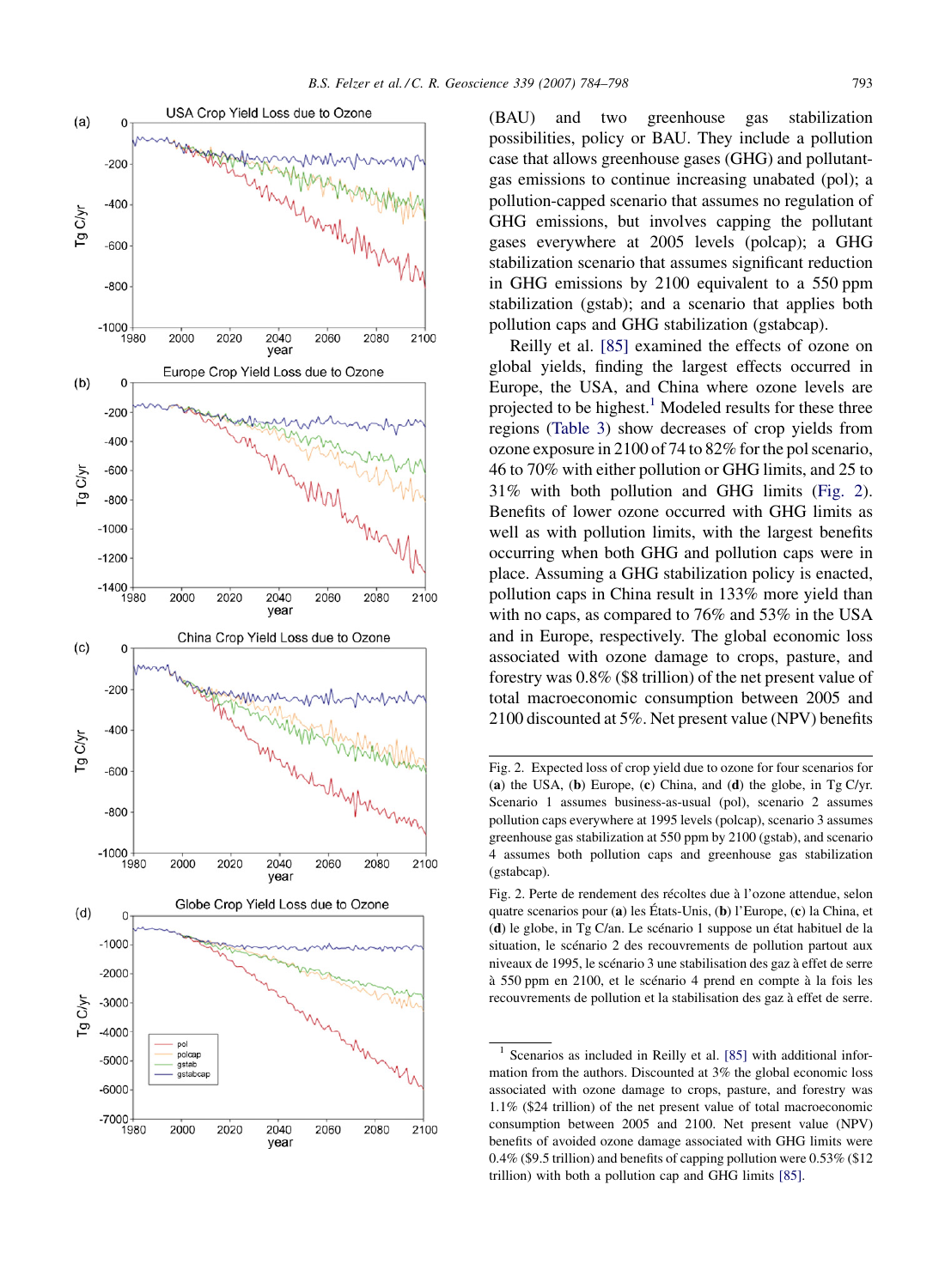#### <span id="page-10-0"></span>Table 3

Percent differences in crop yield in 2100 for difference scenarios with and without ozone (Tg C  $yr^{-1}$ ). The scenarios include pol. (pollution), polcap (pollution caps), gstab (greenhouse gas stabilization), and gstabcap (pollution caps with greenhouse gas stabilization). See text for descriptions of the scenarios

#### Tableau 3

Différences en pourcentage dans le rendement des récoltes en 2100, pour différents scénarios avec et sans ozone  $(Tg C yr^{-1})$ . Les scénarios comportent: Pol. (pollution), Pol. Caps (recouvrements de pollution), gstab (stabilisation des gaz à effet de serre), et gstabcap (recouvrements de pollution + stabilisation des gaz à effet de serre). Voir le texte pour la description des scénarios

|          | USA     | EU      | China   | Global  |
|----------|---------|---------|---------|---------|
| pol      | $-74.5$ | $-79.9$ | $-82.5$ | $-64.0$ |
| polcap   | $-45.9$ | $-50.4$ | $-53.8$ | $-35.4$ |
| gstab    | $-57.7$ | $-51.2$ | $-70.5$ | $-40.0$ |
| gstabcap | $-25.7$ | $-25.5$ | $-30.7$ | $-16.2$ |

of avoided ozone damage associated with GHG limits were 0.3% (\$3.2 trillion) and benefits of capping pollution were 0.55% (\$5.7 trillion) with both a pollution cap and GHG limits [\[85\].](#page-13-0)

Felzer et al. [\[21\],](#page-11-0) using the future scenarios described above, assessed the effects of reduced carbon sequestration resulting from ozone exposure on attaining a  $CO<sub>2</sub>$  emissions target of 550 ppm by 2100, where the value of carbon storage was estimated as the avoided cost of mitigation from fossil fuels needed to achieve the same atmospheric  $CO<sub>2</sub>$  limit. Globally, ozone reduced the accumulated carbon uptake by 2100 by 58 Pg C in the scenario without pollution caps, but only by 16 Pg C with caps. They found that reduced carbon uptake due to ozone damage would increase the NPV macroeconomic consumption cost of the GHG policy by about 0.45% (\$4.5 trillion). The potential benefits of ozone reduction resulting from the climate policy because of the ancillary benefits on pollution emissions were about 0.5% (\$5.2 trillion) and additional benefits of a pollution cap another  $0.25\%$  (\$2.6 trillion).<sup>2</sup>

# 8. Conclusions

Exposure to ozone causes both visible and physiological damage to vegetation. Visible injury is often a

metric of ozone damage and may or may not coincide with physiological injury. Physiological injury includes reduced photosynthesis and other damage to plant functions that lead to reduced growth and biomass. A threshold response to ozone results from initial detoxification by plant antioxidants. Because most ozone enters leaves through the stomata, climatic controls on stomatal conductance regulate ozone uptake. Ozone responds to water-stress in complex ways, as lower stomatal conductance can reduce ozone uptake while ozone itself may impair stomatal function and decrease root growth. There is also contradictory evidence on how the ozone effect differs for seedlings vs. mature vegetation, with stomatal controls again playing a dominant role. Competitive interaction in natural environments often leads to a dominance of ozone-tolerant species, reducing the diversity of the community.

Although simple regression models of the effects of ozone on vegetation have been developed, processbased models may involve ecosystem-level approaches or physiological approaches that account for diurnal variability. Various ozone metrics include simple doses, threshold indices or effective doses that account for plant detoxification, or flux-based measures that also account for stomatal conductance. Dose-response functions rely on experimental data to relate these measures to ozone response for different species. In this sense, all models ultimately rely on empirical data to determine the sensitivity of photosynthesis or other plant functions to ozone.

Because  $NO<sub>x</sub>$  is a key part of ozone production, the coincidence of  $NO<sub>y</sub>$  deposition and surface-level ozone is a key consideration towards understanding the carbon sequestration effects on natural ecosystems. Our analysis shows that carbon sequestration resulting from  $NO<sub>v</sub>$  deposition can offset the negative effects of ozone exposure on temperate forests. For managed ecosystems such as croplands, however, where there is significant nitrogen fertilization, there is no compensating effect. Reducing atmospheric ozone levels will therefore not likely decrease carbon sequestration of natural forests due to compensating reductions in nitrogen deposition, but will significantly improve future crop yields and carbon sequestration in croplands or other managed ecosystems.

# Acknowledgments

This study was funded by the Biocomplexity Program of the U.S. National Science Foundation (ATM-0120468), the Methods and Models for Inte-

<sup>2</sup> Discounted at 3% they found that reduced carbon uptake due to ozone damage would increase the NPV macroeconomic consumption cost of the GHG policy by about 0.51% (\$10.3 trillion). The potential benefits of ozone reduction resulting from the climate policy because of the ancillary benefits on pollution emissions was about 0.64% (\$12.9 trillion) and additional benefits of a pollution cap another 0.39% (\$7.8 trillion).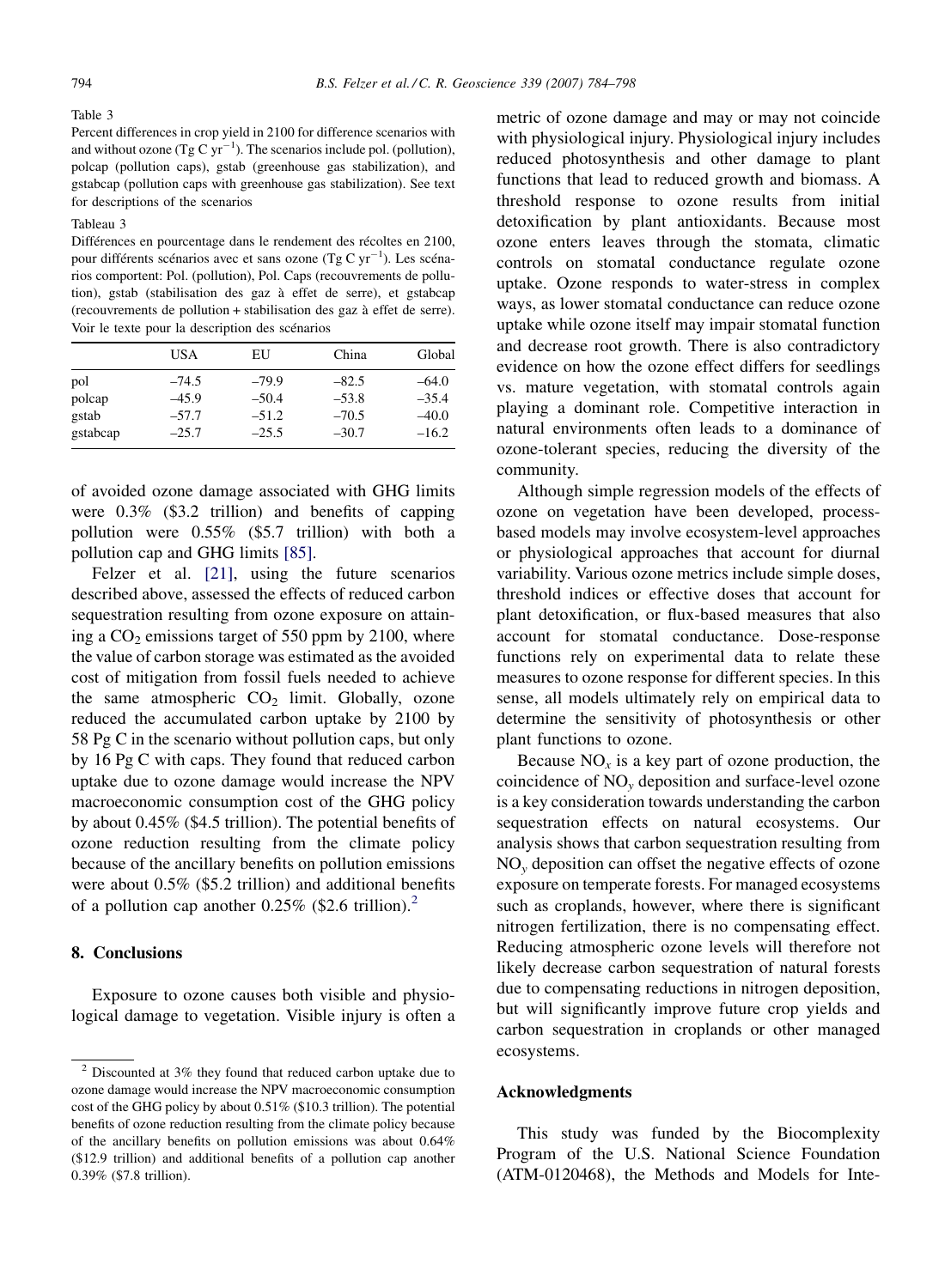<span id="page-11-0"></span>grated Assessment Program of the U.S. National Science Foundation (DEB-9711626) and the Earth Observing System Program of the U.S. National Aeronautics and Space Administration (NAG5- 10135). We also received support from the MIT Joint Program on the Science and Policy of Global Changes. We would like to thank D. Lucas for the N deposition data and D. Kicklighter for their helpful reviews.

#### References

- [1] R.M. Adams, S.A. Hamilton, B.A. McCarl, The benefits of pollution control: the case of ozone and U.S. Agriculture, Am. J. Agric. Econ. 68 (1986) 886–893.
- [2] K. Aunan, T.K. Berntsen, H.M. Seip, Surface ozone in China and its possible impact on agricultural crop yield, Ambio 29 (2000) 294–301.
- [3] D.N. Barbo, A.H. Chappelka, G.L. Somers, M.S. Miller-Goodman, K. Stolte, Diversity of an early successional plant community as influenced by ozone, New Phytol. 138 (1998) 653–662.
- [4] G.A. Bartholomay, R.T. Eckert, K.T. Smith, Reductions in treering widths of white pine following ozone exposure at Acadia National Park, Maine, USA, Can. J. For. Res. 24 (1997) 361–368.
- [5] P. Berrang, D.F. Karnosky, R.A. Mickler, J.P. Bennett, Natural selection for ozone tolerance in Populus tremuloides, Can. J. For. Res. 16 (1986) 1214–1216.
- [6] P. Berrang, D.F. Karnosky, J.P. Bennett, Natural selection for ozone tolerance in Populus temuloides: field verification, Can. J. For. Res. 19 (1989) 519–522.
- [7] P. Berrang, D.F. Karnosky, J.P. Bennett, Natural selection for ozone tolerance in Populus tremuloides: an evaluation of nationwide trends, Can. J. For. Res. 21 (1991) 1091–1097.
- [8] J.L. Beyers, G.H. Riechers, P.J. Temple, Effects of long-term ozone exposure and drought on the photosynthetic capacity of ponderosa pine (Pinus ponderosa Laws.), New Phytol. 122 (1992) 81–90.
- [9] W.L. Chameides, L. Xingsheng, T. Xiaoyan, Z. Xiuji, L. Chao, C.S. Kiang, J.St. John, R.D. Saylor, S.C. Liu, K.S. Lam, T. Wang, F. Giorgi, Is ozone pollution affecting crop yields in China? Geophys. Res. Lett. 26 (1999) 867–870.
- [10] A.H. Chappelka, Reproductive development of blackberry (Rubus cuneifolius), as influenced by ozone, New Phytol. 155 (2002) 249–255.
- [11] A.H. Chappelka, L.J. Samuelson, Ambient ozone effects on forest trees of the eastern United States: a review, New Phytol. 139 (1998) 91–108.
- [12] A. Chappelka, J. Renfro, G. Sommers, B. Nash, Evaluation of ozone injury on foliage of black cherry (Primus serotina) and tall milkweed (Asclepias exaltata) in Great Smokey Mountains Naitonal Park, Environ. Pollut. 95 (1997) 13–18.
- [13] M.M. Christ, E.A. Ainsworth, R. Nelson, U. Schurr, A. Walter, Anticipated yield loss in field-grown soybean under elevated ozone can be avoided at the expense of leaf growth during early reproductive growth stages in favourable environmental conditions, J. Exp. Bot. 57 (2006) 2267–2275.
- [14] H. Coe, M.W. Gallagher, T.W. Choularton, C. Dore, Canopy scale measurements of stomatal and cuticular  $O_3$  uptake by sitka spruce, Atmos. Environ. 29 (1995) 1413–1423.
- [15] J.V.H. Constable, A.L. Friend, Suitability of process-based tree growth models for addressing tree response to climate change, Environ. Pollut. 110 (2000) 47–59.
- [16] D.R. Cooley, W.J. Manning, The impact of ozone on assimilate partitioning in plants: A review, Environ. Pollut. 47 (1987) 95–113.
- [17] O. Dermody, S.P. Long, E.H. DeLucia, How does elevated  $CO<sub>2</sub>$ or ozone affect the leaf-area index of soybean when applied independently? New Phytol. 169 (2006) 145–155.
- [18] M.R. Downs, K.J. Nadelhoffer, J.M. Melillo, J.D. Aber, Foliar and fine root nitrate reductase activity in seedlings of four forest tree species in relation to nitrogen availability, Trees: Struct. Funct. 7 (1993) 233–236.
- [19] G.S. Edwards, S.D. Wullschleger, J.M. Kelly, Growth and physiology of northern red oak: preliminary comparisons of mature tree and seedling responses to ozone, Environ. Pollut. 83 (1994) 215–221.
- [20] B.S.F. Felzer, D.W. Kicklighter, J.M. Melillo, C. Wang, Q. Zhuang, R.G. Prinn, Ozone effects on net primary production and carbon sequestration in the conterminous United States using a biogeochemistry model, Tellus 56B (2004) 230–248.
- [21] B.S. Felzer, J.M. Reilly, J. Melillo, D.W. Kicklighter, M.C. Sarofim, C. Wang, R.G. Prinn, Q. Zhuang, Future effects of ozone on carbon sequestration and climate change policy using a biogeochemistry model, Clim. Change 73 (2005) 345–373.
- [22] E.L. Fiscus, L.B. Fitzgarrald, K.O. Burkey, Crop responses to ozone: uptake, modes of action, carbon assimilation and partitioning, Plant Cell Environ. 28 (2005) 997–1011.
- [23] T.S. Fredericksen, J.M. Skelly, K.C. Steiner, T.E. Kolb, K.B. Kouterick, Size-mediated foliar response to ozone in black cherry trees, Environ. Pollut. 91 (1996) 53–63.
- [24] J. Fuhrer, L. Skarby, M.R. Ashmore, Critical levels for ozone effects on vegetation in europe, Environ. Pollut. 97 (1997) 91–106.
- [25] J.W. Gregg, C.G. Jones, T.E. Dawson, Urbanization effects on tree growth in the vicinity of New York City, Nature 424 (2003) 183–187.
- [26] N.E. Grulke, P.R. Miller, Changes in gas exchange characteristics during the lifespan of giant sequoia: implications for response to current and future concentrations of atmospheric ozone, Tree Physiol. 14 (1994) 659–668.
- [27] L. Grunhage, H.D. Haenel, H.J. Jager, The exchange of ozone between vegetation and atmosphere: micrometeorological measurement techniques and models, Environ. Pollut. 109 (2000) 373–392.
- [28] P.J. Hanson, L.J. Samuelson, S.D. Wullschleger, T.A. Tabberer, G.S. Edwards, Seasonal patterns of light-saturated photosynthesis and leaf conductance for mature and seedling Quercus rubra L. foliage: differential sensitivity to ozone exposure, Tree Physiol. 14 (1994) 1351–1366.
- [29] A.S. Heagle, Ozone and crop yield, Annu. Rev. Phytopathol. 27 (1989) 397–423.
- [30] W.W. Heck, Assessment of crop losses from air pollutants in the United States, in : J.J. MacKenzie, M.T. El-Ashry (Eds.), Air Pollution's Toll on Forests and Crops, Yale University Press, New Haven, 1989, pp. 235–315.
- [31] W.W. Heck, C.S. Furiness, The effects of ozone on ecological systems: time for a full assessment, EM (2001) 15–24.
- [32] W.W. Heck, W.W. Cure, J.O. Rawlings, L.J. Zaragoza, A.S. Heagle, H.E. Heggestad, R.J. Kohut, L.W. Kress, P.J. Temple, Assessing impacts of ozone on agricultural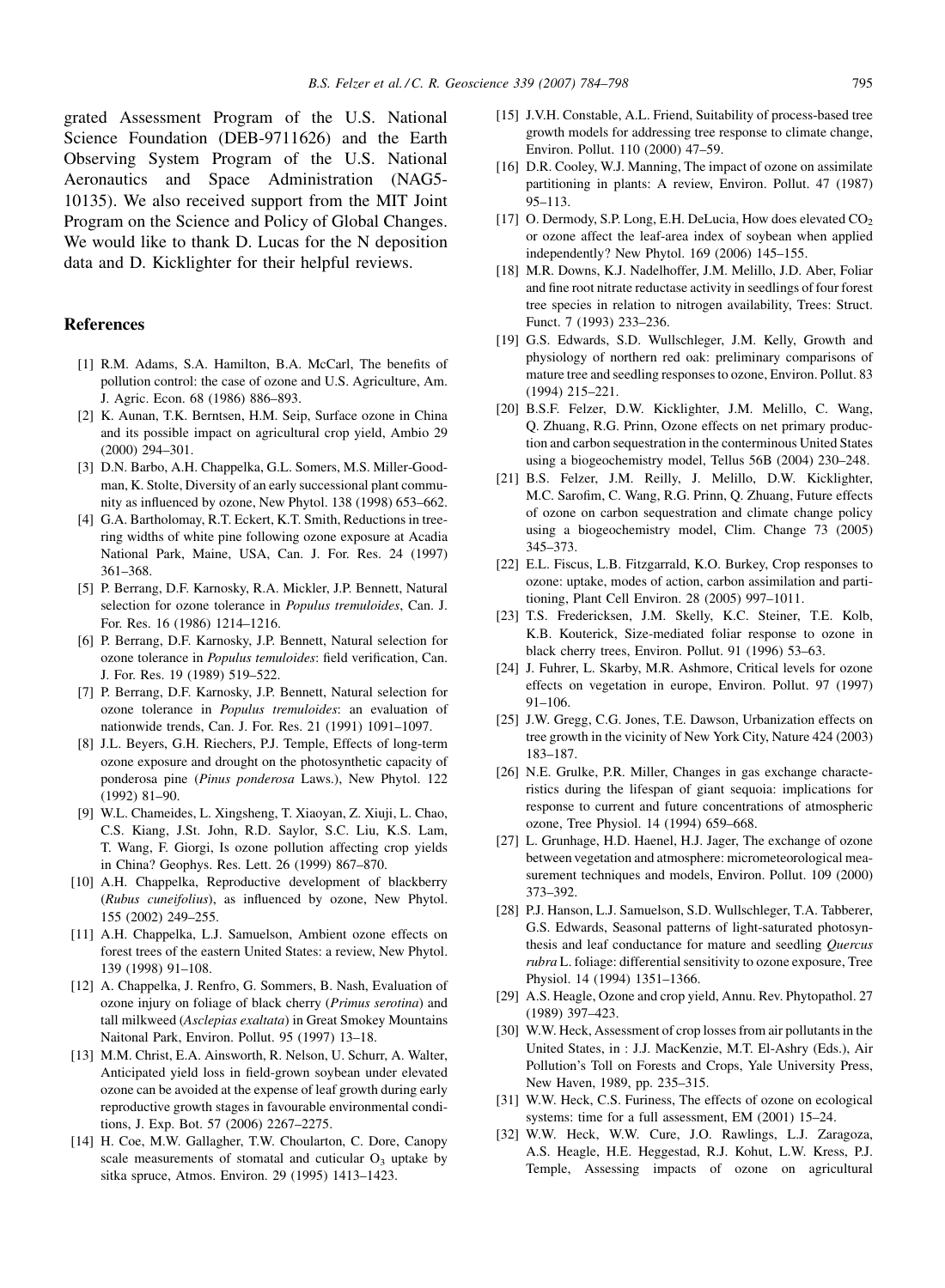<span id="page-12-0"></span>crops: I. Overview, J. Air Pollut. Control Assoc. 34 (1984) 729–735.

- [33] W.W. Heck, W.W. Cure, J.O. Rawlings, L.J. Zaragoza, A.S. Heagle, H.E. Heggestad, R.J. Kohut, L.W. Kress, P.J. Temple, Assessing impacts of ozone on agricultural crops: II. Crop yield functions and alternative exposure statistics, J. Air Pollut. Control Assoc. 34 (1984).
- [34] W.E. Holmes, D.R. Zak, K.S. Pregitzer, J.S. King, Soil nitrogen transformations under Populis termuloides, Betula papyrifera and Acer saccharum following 3 years exposure to elevated  $CO<sub>2</sub>$  and  $O<sub>3</sub>$ , Global Change Biol. 9 (2003) 1743–1750.
- [35] IPCC (Ed.), Climate Change 2001: The Scientific Basis, Cambridge University Press, New York, 2001, p. 881.
- [36] J.G. Isebrands, E.P. McDonald, E. Kruger, G. Hendrey, K. Percy, K. Pregitzer, J. Sober, D.F. Karnosky, Growth responses of Populus tremuloides clones to interacting elevated carbon dioxide and tropospheric ozone, Environ. Pollut. 115 (2001) 359–371.
- [37] K.F. Jensen, B.R. Roberts, Changes in yellow poplar stomatal resistance in  $SO_2$  and  $O_3$  fumigation, Environ. Pollut. 41 (1986) 235–245.
- [38] D.F. Karnosky, K.C. Steiner, Provenance and family variation in response of Fraxinus americana and F. pennsylvanica to ozone and sulfur dioxide, Phytopathology 71 (1981) 804–807.
- [39] D.F. Karnosky, D.R. Zak, K.S. Pregitzer, C.S. Awmack, J.G. Bockheim, R.E. Dickson, G.R. Hendrey, G.E. Host, J.S. King, B.J. Kopper, E.L. Kruger, M.E. Kubiske, R.L. Lindroth, W.J. Mattson, E.P. Mcdonald, A. Noormets, E. Oksanen, W.F.J. Parsons, K.E. Percy, G.K. Podila, D.E. Riemenschneider, P. Sharma, R. Thakur, A. Sôber, J. Sôber, W.S. Jones, S. Anttonen, E. Vapaavuori, B. Mankovska, W. Heilman, J.G. Isebrands, Tropospheric  $O_3$  moderates responses of temperate hardwood forests to elevated CO2: A synthesis of molecular to ecosystem results from the Aspen FACE project, Funct. Ecol. 17 (2003) 289–304.
- [40] D.F. Karnosky, K.S. Pregitzer, D.R. Zak, M.E. Kubiske, G.R. Hendrey, D. Weinstein, M. Nosal, K.E. Percy, Scaling ozone responses of forest trees to the ecosystem level in a changing climate, Plant Cell Environ. 28 (2005) 965–981.
- [41] J.S. Kim, A.H. Chappelka, M.S. Miller-Goodman, Decomposition of blackberry and broomsedge bluestem as influenced by ozone, J. Environ. Qual. 27 (1998) 953–960.
- [42] S.V. Krupa, W.J. Manning, Atmospheric ozone: formation and effects on vegetation, Environ. Pollut. 50 (1988).
- [43] M.E. Kubiske, V.S. Quinn, W.E. Heilman, E.P. Mcdonald, P.E. Marquardt, R.M. Teclaw, A.L. Friend, D.F. Karnosky, Interannual climatic variation mediates elevated  $CO<sub>2</sub>$  and  $O<sub>3</sub>$ effects on forest growth, Global Change Biol. 12 (6) (2006) 1054–1068.
- [44] J.-F. Lamarque, J.T. Kiehl, G.P. Brasseur, T. Butler, P. Cameron-Smith, W.D. Collins, W.J. Collins, C. Granier, D. Hauglustaine, P.G. Hess, E.A. Holland, L. Horowitz, M.G. Lawrence, D. McKenna, P. Merilees, M.J. Prather, P.J. Rasch, D. Rotman, D. Shindell, P. Thornton, Assessing future nitrogen deposition and carbon cycle feedback using a multimodel approach: Analysis of nitrogen deposition, J. Geophys. Res. 110 (2005) 21.
- [45] J.A. Laurence, W.A. Retzlaff, J.S. Kern, E.H. Lee, W.E. Hogsett, D.A. Weinstein, Predicting the regional impact of ozone and precipitation on the growth of loblolly pine and yellow-poplar using linked TREGRO and ZELIG models, Forest Ecol. Manage. 146 (2001) 247–263.
- [46] A.D.B. Leakey, M. Uribelarrea, E.A. Ainsworth, S.L. Naidu, A. Rogers, D.R. Ort, S.P. Long, Photosynthesis, productivity, and yield of maize are not affected by open-air elevation of  $CO<sub>2</sub>$ concentration in the absence of drought, Plant Physiol. 140 (2006) 779–790.
- [47] A.S. Lefohn, S.J. Oltmans, T. Dann, H.B. Singh, Present-day variability of background ozone in the lower troposphere, J. Geophys. Res. 106 (2001) 9945–9958.
- [48] R.L. Lindroth, B.J. Kopper, W.F.J. Parsons, J.G. Bockheim, D.F. Karnosky, G.R. Hendrey, K.S. Pregitzer, J.G. Isebrands, J. Sober, Consequences of elevated carbon dioxide and ozone for foliar chemical composition and dynamics in trembling aspent (Populus tremuloides) and paper birch (Betula papyrifera), Environ. Pollut. 115 (2001) 395–404.
- [49] S.P. Long, E.A. Ainsworth, A.D.B. Leakey, P.B. Morgan, Global food insecurity. Treatment of major food crops with elevated carbon dioxide or ozone under large-scale fully openair conditions suggests recent models may have overestimated future yields, Philos. Trans. R. Soc. Lond. 360 (2005) 2011–2020.
- [50] S.P. Long, E.A. Ainsworth, A.D.B. Leakey, J. Nosberger, D.R. Ort, Food for thought: lower-than-expected crop yield stimulation with rising  $CO_2$  concentrations, Science 312 (2006) 1918–1921.
- [51] T.M. Lyons, J.D. Barnes, A.W. Davison, Relationships between ozone resistance and climate in European populations of Plantago major, New Phytol. 136 (1997) 503–510.
- [52] J.J. MacKenzie, M.T. El-Ashry (Eds.), Air Pollution's Toll on Forests and Crops, Yale University Press, New Haven, 1989 , p. 376.
- [53] A.H. Magill, J.D. Aber, G.M. Berntson, W.H. McDowell, K.J. Nadelhoffer, J.M. Melillo, P.A. Steudler, Long-term nitrogen additions and nitrogen saturation in two temperate forests, Ecosystems 3 (2000) 238–253.
- [54] A.H. Magill, J.D. Aber, W.S. Currie, K.J. Nadelhoffer, M.E. Martin, W.H. McDowell, J.M. Melillo, P.A. Steudler, Ecosystem response to 15 years of chronic nitrogen additions at the Harvard Forest LTER, Massachusetts, USA, Forest Ecol. Manage. 196 (2004) 7–28.
- [55] T.A. Mansfield, M. Person, C.J. Atkinson, P.A. Wookey, Ozone, sulphur dioxide and nitrogen oxides: some effect on the water relations of herbaceous plants and trees, in : M.B. Jackson, C.R. Black (Eds.), Interacting Stresses on Plants in a Changing Climate, Springer Verlag, Berlin, 1993, pp. 77–88.
- [56] M.J. Martin, G.E. Host, K.E. Lenz, J.G. Isebrands, Simulating the growth response of aspen to elevated ozone: a mechanistic approach to scaling a leaf-level model of ozone effects on photosynthesis to a complex canopy architecture, Environ. Pollut. 115 (2001) 425–436.
- [57] W.J. Massman, Toward an ozone standard to protect vegetation based on effective dose: a review of deposition resistances and a possible metric, Atmos. Environ. 38 (2004) 2323–2337.
- [58] D.L. Mauzerall, X. Wang, Protecting agricultural crops from the effects of tropospheric ozone exposure: reconciling science and standard setting in the United States, Europe, and Asia, Annu. Rev. Energy Environ. 26 (2001) 237–268.
- [59] S.B. McLaughlin, D.J. Downing, Interactive effects of ambient ozone and climate measured on growth of mature forest trees, Nature 374 (1995) 252–254.
- [60] S.B. McLaughlin, D.J. Downing, Interactive effects of ambient ozone and climate measured on growth of mature forest trees, Can. J. For. Res. 26 (1996) 670–681.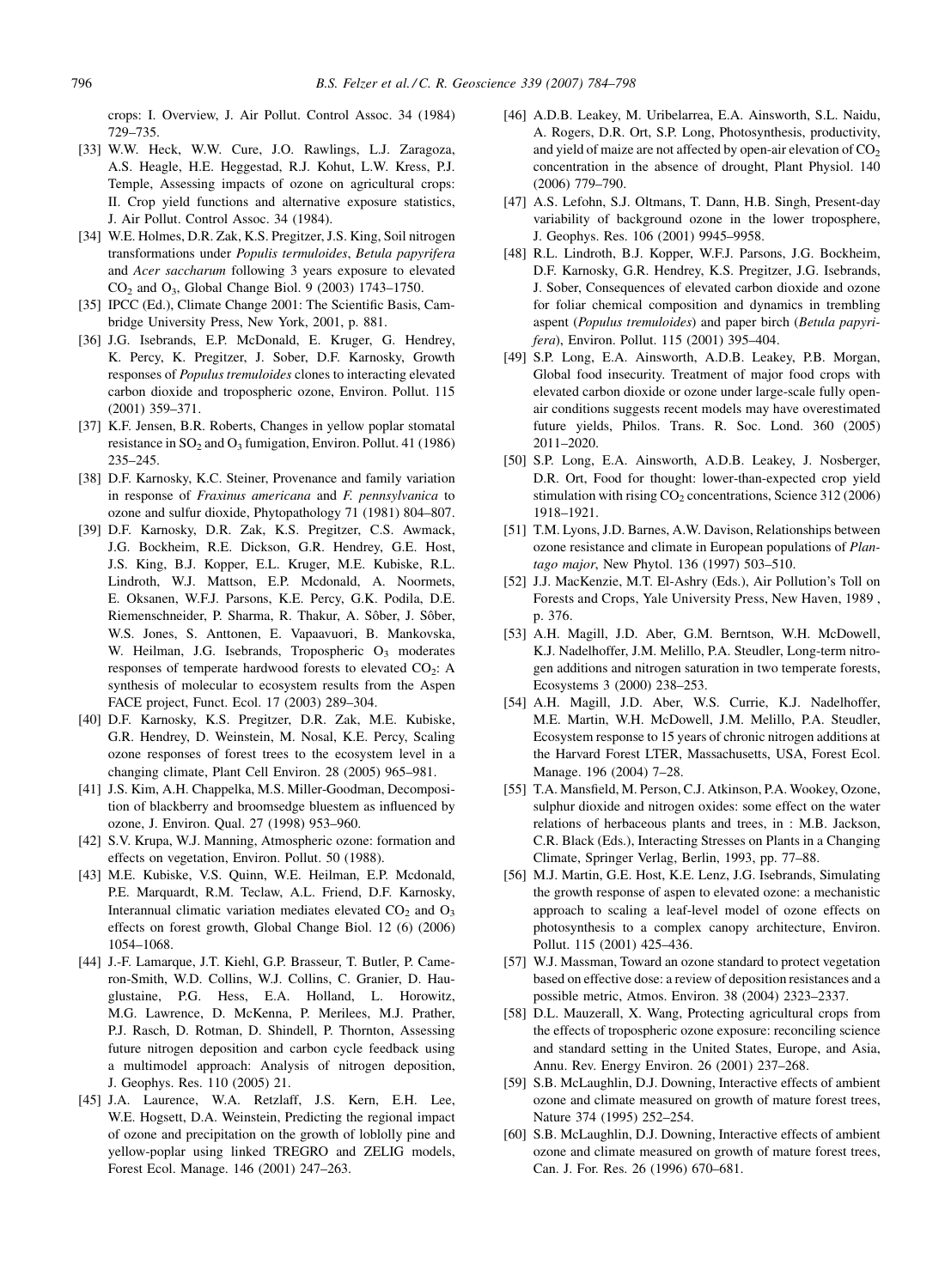- <span id="page-13-0"></span>[61] F.C. Meinzer, D.A. Grantz, Coordination of stomatal, hydraulic, and canopy boundary layer properties: do stomata balance conductances by measuring transpiration? Physiol. Plant. 83 (1991) 324–329.
- [62] J.M. Melillo, J.R. Gosz, Interactions of biogeochemical cycles in forest ecosystems, in : R.B. Cook (Ed.), The Major Biogeochemical Cycles and Their Interactions, John Wiley and Sons, New York, 1983.
- [63] J.M. Melillo, P.A. Steudler. The effect of nitrogen fertilization on the COS and  $CS_2$  emissions from temperate forest soils, J. Atmos. Chem. 9 (1989) 411–417.
- [64] J.M. Melillo, P.A. Steudler, J.D. Aber, K. Newkirk, H. Lux, F.P. Bowles, C. Catricala, A. Magill, T. Ahrens, S. Morrisseau, Soil warming and carbon-cycle feedbacks to the climate system, Science 298 (2002) 2173–2176.
- [65] P.B. Morgan, T.A. Mies, G.A. Bollero, R.L. Nelson, S.P. Long, Season-long elevation of ozone concentration to projected 2050 levels under fully open-air conditions substantially decreases the growth and production of soybean, New Phytol. 170 (2006) 333–343.
- [66] R.B. Muntifering, D.D. Crosby, M.C. Powell, A.H. Chappelka, Yield and quality characteristics of bahiagrass (Paspalum notatum) exposed to ground-level ozone, Anim. Feed Sci. Technol. 84 (2000) 243–256.
- [67] R.C. Musselman, W.J. Massman, Ozone flux to vegetation and its relationship to plant response and ambient air quality standards, Atmos. Environ. 33 (1999) 65–73.
- [68] K.J. Nadelhoffer, B.A. Emmett, P. Gundersen, O.J. Kjonaas, C.J. Koopmans, P. Schleppi, A. Tietema, R.F. Wright, Nitrogen deposition makes a minor contribution to carbon sequestration in temperate forests, Nature 398 (1999) 145–148.
- [69] S.V. Ollinger, J.D. Aber, P.B. Reich, Simulating ozone effects on forest productivity: interactions among leaf-, canopy-, and stand-level processes, Ecol. Appl. 7 (1997) 1237–1251.
- [70] S.V. Ollinger, J.D. Aber, P.B. Reich, R.J. Freuder, Interactive effects of nitrogen deposition, tropospheric ozone, elevated CO2 and land use history on the carbon dynamics of northern hardwood forests, Glob. Change Biol. 8 (2002) 545–562.
- [71] S.J. Oltmans, H. Levy II, Surface ozone measurements from a global network, Atmos. Environ. 28 (1994) 9–24.
- [72] E.J. Pell, W.E. Winner, C. Vinten Johansen, H.A. Mooney, Response of radish to multiple stresses I. physiological and growth responses to changes in ozone and nitrogen, New Phytol. 115 (1990) 439–446.
- [73] E.J. Pell, J.P. Sinn, N. Eckardt, C. Vinten Johansen, W.E. Winner, H.A. Mooney, Response of radish to multiple stresses II. influence of season and genotype on plant response to ozone and soil moisture deficit, New Phytol. 123 (1993) 153–163.
- [74] K.E. Percy, A.H. Legge, S.V. Krupa, Troposphere ozone: a continuing threat to global forests? in : D.F.e.a. Karnosky (Ed.), Air Pollution, Global Change and Forests in the New Millenium, Elsevier Ltd, 2003, pp. 85–118.
- [75] K. Percy, M. Nosal, W. Heilman, T. Dann, J. Sober, D. Karnosky, The North American ozone air quality standard: efficacy and performance with two northern hardwood forest tree species, in : G. Wieser (Ed.), Proc. United Nations Economic Commission for Europe (UN ECE) Workshop Critical levels of ozone: further applying and developing the flux-based concept, Obergurgl, Austria, 15–19 Nov. 2005, BFW-Bericht, (2005), pp. 7–12.
- [76] K.E. Percy, M. Nosal, W. Heilman, T. Dann, J. Sober, A.H. Legge, D.F. Karnosky, New exposure-based metric approach for evaluating  $O_3$  risk to North American aspen forests, Environ. Pollut. 147 (2007) 554–566.
- [77] H. Pleijel, H. Danielsson, K. Ojanpera, L.D. Temmerman, P. Hogy, M. Badiani, P.E. Karlsson, Relationships between ozone exposure and yield loss in European wheat and potato – a comparison of concentration – and flux-based exposure indices, Atmos. Environ. 38 (2004) 2259–2269.
- [78] M.C. Powell, R.B. Muntifering, J.C. Lin, A.H. Chappelka, Yield and nutritive quality of sericea lespedeza (Lespedeza cuneata) and little bluestem (Schizachyrium scoparium) exposed to ground-level ozone, Environ. Pollut. 122 (2003) 313–322.
- [79] R. Prinn, H. Jacoby, A. Sokolov, C. Wang, X. Xiao, Z. Yang, R. Eckhaus, P. Stone, D. Ellerman, J.M. Melillo, J. Fitzmaurice, D.W. Kicklighter, G. Holian, Y. Liu, Integrated global system model for climate policy assessment: feedbacks and sensitivity studies, Clim. Change 41 (1999) 469–546.
- [80] J.M. Pye, Impact of ozone on the growth and yield of tress: a review, J. Environ. Qual. 17 (1988) 347–360.
- [81] J. Rebbeck, K.F. Jensen, Ozone effects on grafted mature and juvenile red spruce: photosynthesis, stomatal conductance, and chlorophyll concentration, Can. J. For. Res. 23 (1993) 450–456.
- [82] P.B. Reich, Quantifying plant response to ozone: a unifying theory, Tree Physiol. 3 (1987) 63–91.
- [83] P.B. Reich, R.G. Amundson, Ambient levels of ozone reduce net photosynthesis in tree and crop species, Science 230 (1985) 566–570.
- [84] J. Reilly, R. Prinn, J. Harnisch, J. Fitzmaurice, H. Jacoby, D.W. Kicklighter, J.M. Melillo, P. Stone, A. Sokolov, C. Wang, Multi-gas assessment of the Kyoto Protocol, Nature 401 (1999) 549–555.
- [85] J. Reilly, S. Paltsev, B. Felzer, X. Wang, D. Kicklighter, J. Melillo, R. Prinn, M. Sarofim, A. Sokolov, C. Wang, Global economic effects of changes in crops, pasture, and forests due to changing climate, carbon dioxide, and ozone, Energ. Policy, in press.
- [86] V.C. Runeckles, K. Palmer, Pretreatment with nitrogen dioxide modifies plant response to ozone, Atmos. Environ. 21 (1987) 717–719.
- [87] V.C. Runeckles, B.I. Chevone, Tree responses to ozone, in : A.S. Lefohn (Ed.), Surface-level ozone exposures and their effects on vegetation, Lewis Publishers Inc, Chelsea, MI, USA, 1992, pp. 189–270.
- [88] L.J. Samuelson, G.S. Edwards, A comparison of sensitivity to ozone in seedlings and trees of Quercus rubra L., New Phytol. 125 (1993) 373–379.
- [89] L.J. Samuelson, J.M. Kelly, Carbon partitioning and allocation in northern red oak seedlings and mature trees in response to ozone, Tree Physiol. 16 (1996) 853–858.
- [90] L.J. Samuelson, J.M. Kelly, P.A. Mays, G.S. Edwards, Growth and nutrition of Quercus rubra L. seedlings and mature trees after three seasons of ozone exposure, Environ. Pollut. 91 (1996) 317–323.
- [91] W.H. Schlesinger, Biogeochemistry: an analysis of global change, Academic Press, Inc, New York, 1991, p. 443.
- [92] J.H. Seinfeld, Urban air pollution: state of the science, Science 243 (1989) 745–752.
- [93] R.E. Showman, A comparison of ozone injury in vegetation during moist and drought years, J. Air Waste Manage. Assoc. 41 (1991) 63–64.